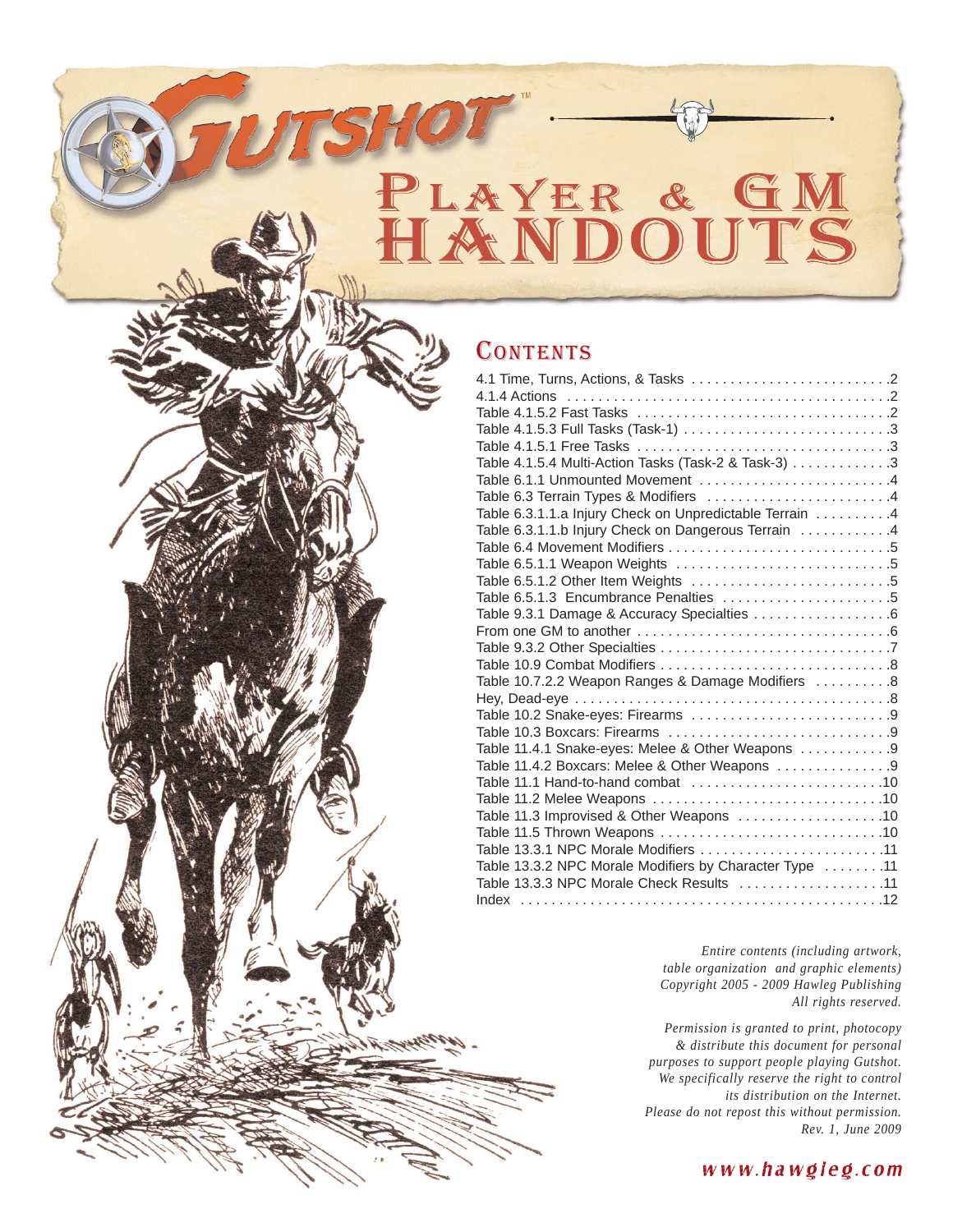|                                 | 4.1 TIME, TURNS, ACTIONS, & TASKS                                                                                                                                                                                                                                                                                       | 4.1.4 ACTIONS                                                                                                                                                                                                                                                                                                                                                                                                                                                                                                         |                                                                                                                                                                                                           |
|---------------------------------|-------------------------------------------------------------------------------------------------------------------------------------------------------------------------------------------------------------------------------------------------------------------------------------------------------------------------|-----------------------------------------------------------------------------------------------------------------------------------------------------------------------------------------------------------------------------------------------------------------------------------------------------------------------------------------------------------------------------------------------------------------------------------------------------------------------------------------------------------------------|-----------------------------------------------------------------------------------------------------------------------------------------------------------------------------------------------------------|
| Campaign                        | A series of interconnected<br>games (no fixed duration).                                                                                                                                                                                                                                                                |                                                                                                                                                                                                                                                                                                                                                                                                                                                                                                                       |                                                                                                                                                                                                           |
| <b>Adventure</b>                | The length of time it takes the<br>players to achieve a single<br>Victory Objective.                                                                                                                                                                                                                                    | Do any <b>TWO</b> of the<br>following, in any order:                                                                                                                                                                                                                                                                                                                                                                                                                                                                  | Do ONE of the following<br>while working on a<br>Full Task (Task-1)                                                                                                                                       |
| <b>Turn</b>                     | Lasts as long as there are<br>names in the hat.                                                                                                                                                                                                                                                                         | <b>Move</b><br>or<br><b>Attack</b>                                                                                                                                                                                                                                                                                                                                                                                                                                                                                    | or a Multi-Action Task<br>(Task-2, Task-3, etc.):                                                                                                                                                         |
| <b>Action</b>                   | A moment of time, which is<br>enough for a Character to<br>Move, Attack, perform a Fast<br>Task, or Perform a longer Task.<br>(See 4.1.4 to learn exactly<br>what can be completed in a<br>single Action.)                                                                                                              | <b>Perform a Fast Task</b><br>Remember: You may not "double<br>up" to move twice or attack twice in<br>the same Action. Also, you can do a<br>Free Task at any time: it doesn't<br>count against other things you are<br>trying to do.                                                                                                                                                                                                                                                                                | <b>Start</b><br><b>Continue</b><br><b>Complete</b><br>NOTE: The number indicates the<br>number of Actions it takes to complete<br>this Task. During this time you may<br>not move or attack. See 4.1.5.4. |
| <b>Task</b><br><b>Free Task</b> | An activity performed during<br>an Action. It is something<br>short and distinct, like draw-<br>ing your pistol from your hol-<br>ster. There are different types<br>of Tasks (see 4.1.5 for more<br>details).<br>Instantaneous - drop some-<br>thing, shout out, hit the dirt,<br>spin 90-degrees in any<br>direction. | Note that you may choose to do any two of those three options. You do not<br>have to. In fact, you don't have to do anything at all; you can pass on your<br>Action. You don't get to take it later (unless, of course, you have the<br>Contemplative Specialty), but you can choose to stay where you are, all nice<br>and quiet, and hope nobody pays attention to you until it's too late. Moving<br>and Attacking are detailed in Sections 6, 9, and 10. Tasks, on the other hand,<br>take a bit more explaining. |                                                                                                                                                                                                           |

#### TABLE 4.1.5.2 FAST TASKS

**Clothing:** Fasten yer gunbelt or bandoleer.

**Clothing:** Get yer britches and boots on in a hurry (you can fasten yer gun belt and yer shirt on the run during your next Action).

**Door:** Quickly lock or block a door (turn key, brace chair under handle, etc.) or pull minor debris into the doorway (overturn table or chairs, etc.) to slow down people following you (-1 inch to their movement).

**Door:** Unlock it with a key (if you have one), otherwise try to kick it in (see 6.2.1).

**Fire:** Light a lantern or candle in normal, dry conditions (double time if it's wet or windy; requires one of them newfangled matches).

**Food:** Sip yer whiskey or eat some vittles.

**Items:** Grab a sack of loot from a safe, pick something up off the ground.

Grab a fallen comrade and begin dragging him to safety (movement will be at 50%, see 6.5).

Jump on or off something

(may require an Action Check, see 4.3 & 6.7).

Kiss a purty lady.

**Read:** Glance at a note or a map.

**Robbery**: Grab something and run (like a pie off a window sill, or stack of money from an open safe).

**Weapons:** Hand a weapon to someone. This counts as a Siege Condition (see 10.8.7), so the person receiving the weapon does not take a Wild Shot Penalty.

**Weapons:** Draw a one-handed weapon (pistol, derringer, sap, saber, etc.). If you draw and fire in the same Action, you take a -1 Wild Shot Penalty (see 10.4).

**Weapons:** Draw a two-handed weapon (rifle, any shotgun, etc.). You may not draw and fire a two-handed weapon in the same Action (see 10.7.1.3 & 10.7.1.4). You must wait until your next Action to fire (you do not take a Wild Shot penalty).

**Weapons:** Properly holster any weapon (including pistols, sabers, rifles, and shotguns).

**Weapons:** Pick up a stick, club, 3 stones, a bottle, or something else you intend to use as a makeshift weapon. If you pick it up and use it in the same Action, you take a -1 Wild Shot Penalty (see 10.4).

**Weapons:** Begin preparing for Cover Fire - you may move into position and draw your weapon, but you may not actually start shooting until your next Action (see 10.8.5).

**Write:** Create a short note or scratch a message of about 10 words in the dirt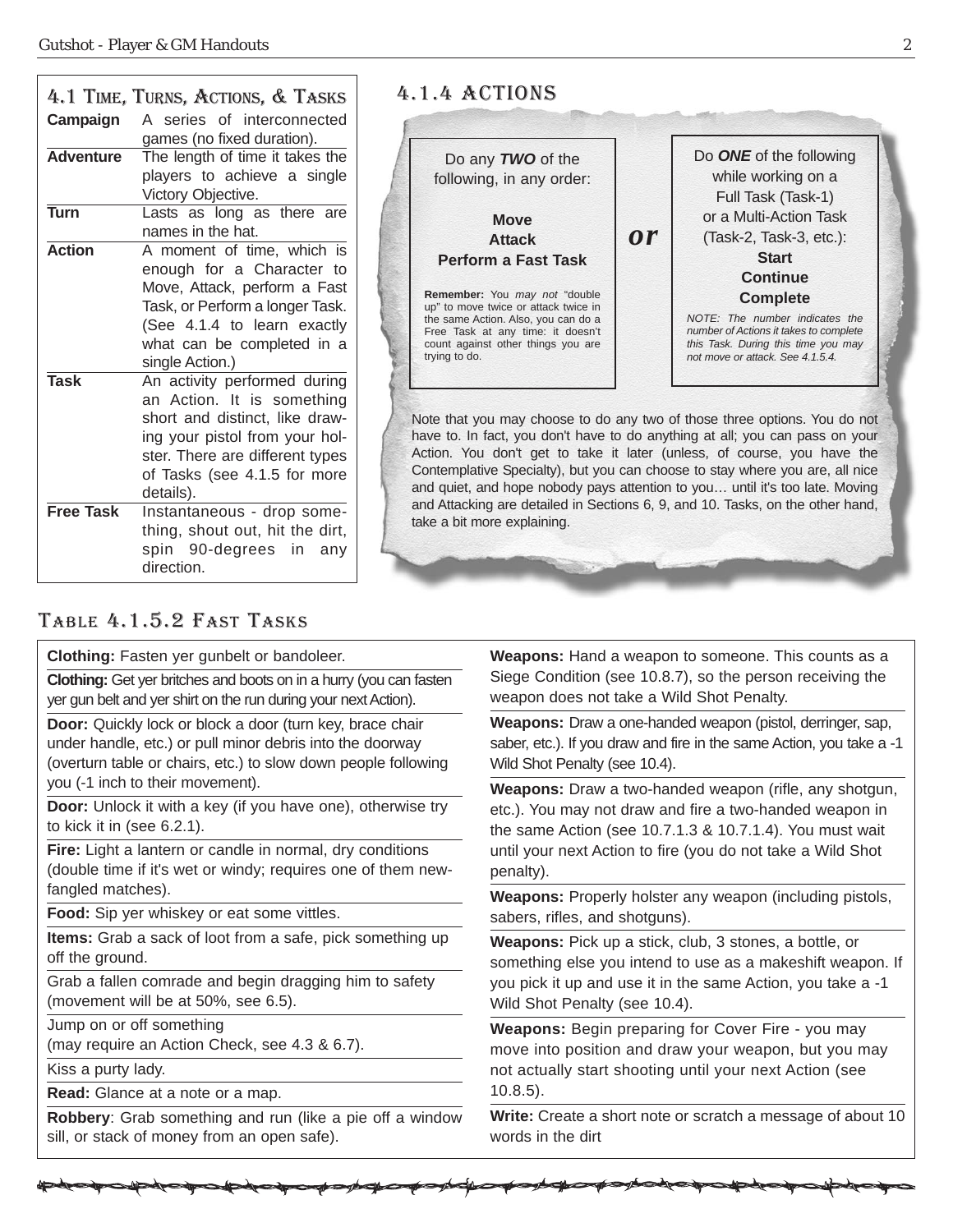#### TABLE 4.1.5.3 FULL TASKS (TASK-1)

| Chores: Pack yer saddlebags.<br>Chores: Move 4 bales of hay.<br>Clothing: Dress quickly but properly (hat, shirt, boots,<br>britches, and gunbelt).<br>Door: Barricade a door, spike it, etc. GM must decide if<br>this stops 'em or just slows 'em down (at least 3-inches).<br>Fire: Light a campfire in dry conditions (double time if it's<br>wet or windy; requires one of them newfangled matches).<br>First-Aid: Apply direct pressure or a tourniquet to<br>staunch bleeding, patch a wound, etc.<br>Knot: Tie a basic knot, including a noose, lariat, or<br>make a hackamore (rope bridle).<br>Mounts: Tie an unconscious man to his saddle. Next<br>Action you may jump up with him or just slap the horse<br>on the rump and hope it finds its way home.<br>Mounts: Quickly saddle your horse. When you gallop,<br>however, make an Action Check to see if the saddle<br>falls off. If it does, treat as a Stumble (see 7.1.3.2).<br>Mounts: Get on or off a horse, donkey, or mule, whether<br>or not it is saddled (Characters with the Horsemanship<br>Specialty may mount and dismount as a Free Task).<br>Read: Memorize the major geographic points on a<br>map; skim two pages of a book or the front page of a<br>newspaper.<br>Reload: 1 or 2 bullets into a derringer or a shotgun.<br>Reload: 3 bullets into a pistol or rifle.<br>Robbery: Open a safe, if you know the combination.<br>Robbery: Herd the hostages into a corner.<br>Search: Examine a body or room for obvious valuables.<br>Vehicle: Get properly seated in a buggy, stage-<br>coach, or wagon.<br>Weapons: Begin Aimed shot - must wait this Action,<br>but may take the shot in your next Action (see 10.8.4).<br>Weapons: Start Cover Fire. You may not move more<br>than 1-inch while laying down Cover Fire (see 10.8.5).<br>Write: a short letter or note. | <b>Chores:</b> Milk a cow or goat (1 pint). |
|------------------------------------------------------------------------------------------------------------------------------------------------------------------------------------------------------------------------------------------------------------------------------------------------------------------------------------------------------------------------------------------------------------------------------------------------------------------------------------------------------------------------------------------------------------------------------------------------------------------------------------------------------------------------------------------------------------------------------------------------------------------------------------------------------------------------------------------------------------------------------------------------------------------------------------------------------------------------------------------------------------------------------------------------------------------------------------------------------------------------------------------------------------------------------------------------------------------------------------------------------------------------------------------------------------------------------------------------------------------------------------------------------------------------------------------------------------------------------------------------------------------------------------------------------------------------------------------------------------------------------------------------------------------------------------------------------------------------------------------------------------------------------------------------------------------------------------------------------------|---------------------------------------------|
|                                                                                                                                                                                                                                                                                                                                                                                                                                                                                                                                                                                                                                                                                                                                                                                                                                                                                                                                                                                                                                                                                                                                                                                                                                                                                                                                                                                                                                                                                                                                                                                                                                                                                                                                                                                                                                                            |                                             |
|                                                                                                                                                                                                                                                                                                                                                                                                                                                                                                                                                                                                                                                                                                                                                                                                                                                                                                                                                                                                                                                                                                                                                                                                                                                                                                                                                                                                                                                                                                                                                                                                                                                                                                                                                                                                                                                            |                                             |
|                                                                                                                                                                                                                                                                                                                                                                                                                                                                                                                                                                                                                                                                                                                                                                                                                                                                                                                                                                                                                                                                                                                                                                                                                                                                                                                                                                                                                                                                                                                                                                                                                                                                                                                                                                                                                                                            |                                             |
|                                                                                                                                                                                                                                                                                                                                                                                                                                                                                                                                                                                                                                                                                                                                                                                                                                                                                                                                                                                                                                                                                                                                                                                                                                                                                                                                                                                                                                                                                                                                                                                                                                                                                                                                                                                                                                                            |                                             |
|                                                                                                                                                                                                                                                                                                                                                                                                                                                                                                                                                                                                                                                                                                                                                                                                                                                                                                                                                                                                                                                                                                                                                                                                                                                                                                                                                                                                                                                                                                                                                                                                                                                                                                                                                                                                                                                            |                                             |
|                                                                                                                                                                                                                                                                                                                                                                                                                                                                                                                                                                                                                                                                                                                                                                                                                                                                                                                                                                                                                                                                                                                                                                                                                                                                                                                                                                                                                                                                                                                                                                                                                                                                                                                                                                                                                                                            |                                             |
|                                                                                                                                                                                                                                                                                                                                                                                                                                                                                                                                                                                                                                                                                                                                                                                                                                                                                                                                                                                                                                                                                                                                                                                                                                                                                                                                                                                                                                                                                                                                                                                                                                                                                                                                                                                                                                                            |                                             |
|                                                                                                                                                                                                                                                                                                                                                                                                                                                                                                                                                                                                                                                                                                                                                                                                                                                                                                                                                                                                                                                                                                                                                                                                                                                                                                                                                                                                                                                                                                                                                                                                                                                                                                                                                                                                                                                            |                                             |
|                                                                                                                                                                                                                                                                                                                                                                                                                                                                                                                                                                                                                                                                                                                                                                                                                                                                                                                                                                                                                                                                                                                                                                                                                                                                                                                                                                                                                                                                                                                                                                                                                                                                                                                                                                                                                                                            |                                             |
|                                                                                                                                                                                                                                                                                                                                                                                                                                                                                                                                                                                                                                                                                                                                                                                                                                                                                                                                                                                                                                                                                                                                                                                                                                                                                                                                                                                                                                                                                                                                                                                                                                                                                                                                                                                                                                                            |                                             |
|                                                                                                                                                                                                                                                                                                                                                                                                                                                                                                                                                                                                                                                                                                                                                                                                                                                                                                                                                                                                                                                                                                                                                                                                                                                                                                                                                                                                                                                                                                                                                                                                                                                                                                                                                                                                                                                            |                                             |
|                                                                                                                                                                                                                                                                                                                                                                                                                                                                                                                                                                                                                                                                                                                                                                                                                                                                                                                                                                                                                                                                                                                                                                                                                                                                                                                                                                                                                                                                                                                                                                                                                                                                                                                                                                                                                                                            |                                             |
|                                                                                                                                                                                                                                                                                                                                                                                                                                                                                                                                                                                                                                                                                                                                                                                                                                                                                                                                                                                                                                                                                                                                                                                                                                                                                                                                                                                                                                                                                                                                                                                                                                                                                                                                                                                                                                                            |                                             |
|                                                                                                                                                                                                                                                                                                                                                                                                                                                                                                                                                                                                                                                                                                                                                                                                                                                                                                                                                                                                                                                                                                                                                                                                                                                                                                                                                                                                                                                                                                                                                                                                                                                                                                                                                                                                                                                            |                                             |
|                                                                                                                                                                                                                                                                                                                                                                                                                                                                                                                                                                                                                                                                                                                                                                                                                                                                                                                                                                                                                                                                                                                                                                                                                                                                                                                                                                                                                                                                                                                                                                                                                                                                                                                                                                                                                                                            |                                             |
|                                                                                                                                                                                                                                                                                                                                                                                                                                                                                                                                                                                                                                                                                                                                                                                                                                                                                                                                                                                                                                                                                                                                                                                                                                                                                                                                                                                                                                                                                                                                                                                                                                                                                                                                                                                                                                                            |                                             |
|                                                                                                                                                                                                                                                                                                                                                                                                                                                                                                                                                                                                                                                                                                                                                                                                                                                                                                                                                                                                                                                                                                                                                                                                                                                                                                                                                                                                                                                                                                                                                                                                                                                                                                                                                                                                                                                            |                                             |
|                                                                                                                                                                                                                                                                                                                                                                                                                                                                                                                                                                                                                                                                                                                                                                                                                                                                                                                                                                                                                                                                                                                                                                                                                                                                                                                                                                                                                                                                                                                                                                                                                                                                                                                                                                                                                                                            |                                             |
|                                                                                                                                                                                                                                                                                                                                                                                                                                                                                                                                                                                                                                                                                                                                                                                                                                                                                                                                                                                                                                                                                                                                                                                                                                                                                                                                                                                                                                                                                                                                                                                                                                                                                                                                                                                                                                                            |                                             |
|                                                                                                                                                                                                                                                                                                                                                                                                                                                                                                                                                                                                                                                                                                                                                                                                                                                                                                                                                                                                                                                                                                                                                                                                                                                                                                                                                                                                                                                                                                                                                                                                                                                                                                                                                                                                                                                            |                                             |
|                                                                                                                                                                                                                                                                                                                                                                                                                                                                                                                                                                                                                                                                                                                                                                                                                                                                                                                                                                                                                                                                                                                                                                                                                                                                                                                                                                                                                                                                                                                                                                                                                                                                                                                                                                                                                                                            |                                             |
|                                                                                                                                                                                                                                                                                                                                                                                                                                                                                                                                                                                                                                                                                                                                                                                                                                                                                                                                                                                                                                                                                                                                                                                                                                                                                                                                                                                                                                                                                                                                                                                                                                                                                                                                                                                                                                                            |                                             |
|                                                                                                                                                                                                                                                                                                                                                                                                                                                                                                                                                                                                                                                                                                                                                                                                                                                                                                                                                                                                                                                                                                                                                                                                                                                                                                                                                                                                                                                                                                                                                                                                                                                                                                                                                                                                                                                            |                                             |
|                                                                                                                                                                                                                                                                                                                                                                                                                                                                                                                                                                                                                                                                                                                                                                                                                                                                                                                                                                                                                                                                                                                                                                                                                                                                                                                                                                                                                                                                                                                                                                                                                                                                                                                                                                                                                                                            |                                             |
|                                                                                                                                                                                                                                                                                                                                                                                                                                                                                                                                                                                                                                                                                                                                                                                                                                                                                                                                                                                                                                                                                                                                                                                                                                                                                                                                                                                                                                                                                                                                                                                                                                                                                                                                                                                                                                                            |                                             |
|                                                                                                                                                                                                                                                                                                                                                                                                                                                                                                                                                                                                                                                                                                                                                                                                                                                                                                                                                                                                                                                                                                                                                                                                                                                                                                                                                                                                                                                                                                                                                                                                                                                                                                                                                                                                                                                            |                                             |
|                                                                                                                                                                                                                                                                                                                                                                                                                                                                                                                                                                                                                                                                                                                                                                                                                                                                                                                                                                                                                                                                                                                                                                                                                                                                                                                                                                                                                                                                                                                                                                                                                                                                                                                                                                                                                                                            |                                             |
|                                                                                                                                                                                                                                                                                                                                                                                                                                                                                                                                                                                                                                                                                                                                                                                                                                                                                                                                                                                                                                                                                                                                                                                                                                                                                                                                                                                                                                                                                                                                                                                                                                                                                                                                                                                                                                                            |                                             |
|                                                                                                                                                                                                                                                                                                                                                                                                                                                                                                                                                                                                                                                                                                                                                                                                                                                                                                                                                                                                                                                                                                                                                                                                                                                                                                                                                                                                                                                                                                                                                                                                                                                                                                                                                                                                                                                            |                                             |
|                                                                                                                                                                                                                                                                                                                                                                                                                                                                                                                                                                                                                                                                                                                                                                                                                                                                                                                                                                                                                                                                                                                                                                                                                                                                                                                                                                                                                                                                                                                                                                                                                                                                                                                                                                                                                                                            |                                             |
|                                                                                                                                                                                                                                                                                                                                                                                                                                                                                                                                                                                                                                                                                                                                                                                                                                                                                                                                                                                                                                                                                                                                                                                                                                                                                                                                                                                                                                                                                                                                                                                                                                                                                                                                                                                                                                                            |                                             |
|                                                                                                                                                                                                                                                                                                                                                                                                                                                                                                                                                                                                                                                                                                                                                                                                                                                                                                                                                                                                                                                                                                                                                                                                                                                                                                                                                                                                                                                                                                                                                                                                                                                                                                                                                                                                                                                            |                                             |
|                                                                                                                                                                                                                                                                                                                                                                                                                                                                                                                                                                                                                                                                                                                                                                                                                                                                                                                                                                                                                                                                                                                                                                                                                                                                                                                                                                                                                                                                                                                                                                                                                                                                                                                                                                                                                                                            |                                             |
|                                                                                                                                                                                                                                                                                                                                                                                                                                                                                                                                                                                                                                                                                                                                                                                                                                                                                                                                                                                                                                                                                                                                                                                                                                                                                                                                                                                                                                                                                                                                                                                                                                                                                                                                                                                                                                                            |                                             |
|                                                                                                                                                                                                                                                                                                                                                                                                                                                                                                                                                                                                                                                                                                                                                                                                                                                                                                                                                                                                                                                                                                                                                                                                                                                                                                                                                                                                                                                                                                                                                                                                                                                                                                                                                                                                                                                            |                                             |
|                                                                                                                                                                                                                                                                                                                                                                                                                                                                                                                                                                                                                                                                                                                                                                                                                                                                                                                                                                                                                                                                                                                                                                                                                                                                                                                                                                                                                                                                                                                                                                                                                                                                                                                                                                                                                                                            |                                             |

#### TABLE 4.1.5.1 FREE TASKS

| Call out a warning or greeting                             |
|------------------------------------------------------------|
| (one-way, may not stop to engage in conversation)          |
| Change your movement rate (see Section 6.1.3)              |
| Drop something on the floor/ground                         |
| (an empty gun, for example)                                |
| Get up out of a chair or bed                               |
| Glance up or down to briefly examine something             |
| (spot an enemy, check for obvious traps, etc.)             |
| Gulp down a shot of whiskey or milk                        |
| Hit the dirt                                               |
| (crouch or fall to the ground in a crawling position)      |
| Hitch a horse to a post or tree with a loose knot          |
| Insult a cat                                               |
| Pick up a small, hand-held object off a table, shelf, etc. |
| Read one short sentence                                    |
| Remove/put on a hat or other simple garment                |
| Sit Down / Lie down                                        |
| Spin 90 degrees in any direction                           |
| Stand up from a crawling position (see 6.1.1)              |
| Take a Bullet (see 4.1.5.1.1)                              |
| Tip your hat to a lady                                     |



#### TABLE 4.1.5.4 MULTI-ACTION TASKS (TASK-2 & TASK-3)

| <b>Duration</b> | <b>Description</b>                                                                                               |
|-----------------|------------------------------------------------------------------------------------------------------------------|
| Task-2          | <b>Chores:</b> Gather all the eggs from the hen house.                                                           |
| Task-2          | Clothing: Get dressed completely. Everything is on, including weapons and gear.                                  |
| Task-2          | First-Aid: Cauterize a wound (if ya got a fire and iron handy), perform more advanced doctoring.                 |
| Task-2          | Read: About four pages from a book or study a few pages of a newspaper, or memorize a map.                       |
| Task-2          | Mounts: Properly saddle a tame donkey, horse, or mule.                                                           |
| Task-2          | Search: Examine a body or room for concealed loot and valuables.                                                 |
| Task-3          | <b>Chores:</b> Milk a cow completely.                                                                            |
| Task-3          | Clothing: Get dressed and "gussied up." Yer fully clothed, cleaned, and ready for church or a night on the town. |
| Task-3          | First-Aid: Patch up a serious belly wound, wrap broken ribs, and get the feller on his horse so he can ride.     |
| Task-3          | Read: About 10 pages from a book or memorize details from a newspaper.                                           |
| Task-3          | Search: Thoroughly examine a body or room for well-hidden loot and valuables.                                    |
| Task-3          | Vehicles: Hitch two critters to a wagon, buggy, or stagecoach.                                                   |
|                 |                                                                                                                  |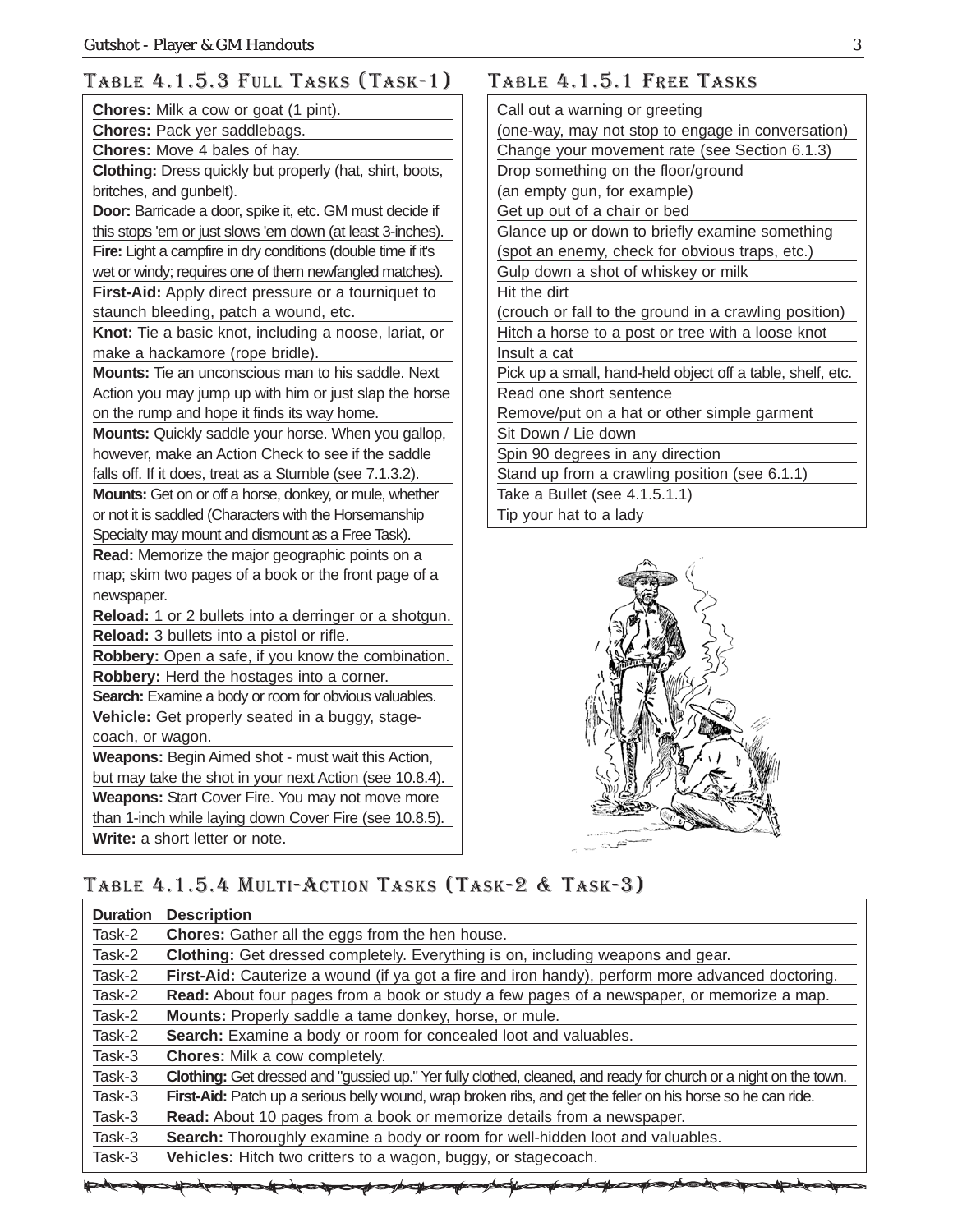#### TABLE 6.1.1 UNMOUNTED MOVEMENT

The distance a figure may move during a single Action is based on its movement Rate

| Rate  | <b>Distance</b> | <b>Combat Modifier</b><br>if you are moving | <b>Combat Modifier</b><br>if your target is moving |
|-------|-----------------|---------------------------------------------|----------------------------------------------------|
| Crawl | 1 inch          | $+1$                                        | -1                                                 |
| Walk  | 3 inches        | na                                          | na                                                 |
| Trot  | 6 inches        | $-1$                                        | $-1$                                               |
| Run   | 12 inches       | -3                                          | $-2$                                               |

#### TABLE 6.3 TERRAIN TYPES & MODIFIERS

| <b>Terrain Type</b> | <b>Description</b>   | <b>Movement Reduction</b> | <b>Action Check Required</b> |
|---------------------|----------------------|---------------------------|------------------------------|
| Safe                | Flat, stable ground. | na                        | na                           |
| Unpredictable       | Uneven ground        | $-25%$                    | At the end of every Action*  |
| Dangerous           | Rocky                | $-50\%$                   | Often <sup>*</sup>           |

\* Your movement rate determines how often you need to make an Action Check on these terrains.

#### TABLE 6.3.1.1.A INJURY CHECK ON UNPREDICTABLE TERRAIN

| <b>On 2d6</b>  | <b>Trotting on Unpredictable Terrain</b>                                                     | <b>Running on Unpredictable Terrain</b>                                                                |
|----------------|----------------------------------------------------------------------------------------------|--------------------------------------------------------------------------------------------------------|
| $6 - up$       | Whew! You made it!                                                                           | No problemo!                                                                                           |
| $3 - 5$        | Ouch! Stub yer toe: take 1-3 points of Pain.                                                 | Ouch! Trip for 1d6 points of Pain.                                                                     |
| $\overline{2}$ | Dang! Take 1d6 points of Pain, and you hurt<br>yer ankle. All movement -25% for 1-3 Actions. | Dang! Take 1d6 + 2 points of Pain,<br>and you twisted yer ankle. All movement<br>-50% for 1d6 Actions. |

#### TABLE 6.3.1.1.B INJURY CHECK ON DANGEROUS TERRAIN

| <b>On 2d6</b> | <b>Trotting on Dangerous Terrain</b> | <b>Running on Dangerous Terrain</b>      |
|---------------|--------------------------------------|------------------------------------------|
| $10 - up$     | Whew! You made it!                   | Yup, you made it!                        |
| $5 - 9$       | Ouch! 1-6 points of Pain.            | Ouch! Trip for 1d6 +2 points of Pain.    |
| $2 - 4$       | Dang! Take 1d6 +2 points of Pain.    | Dang! Take 2d6 points of Pain,           |
|               | All movement -25% for 1-6 Actions.   | and you twisted your ankle. All movement |
|               |                                      | -50% for rest of the Adventure.          |

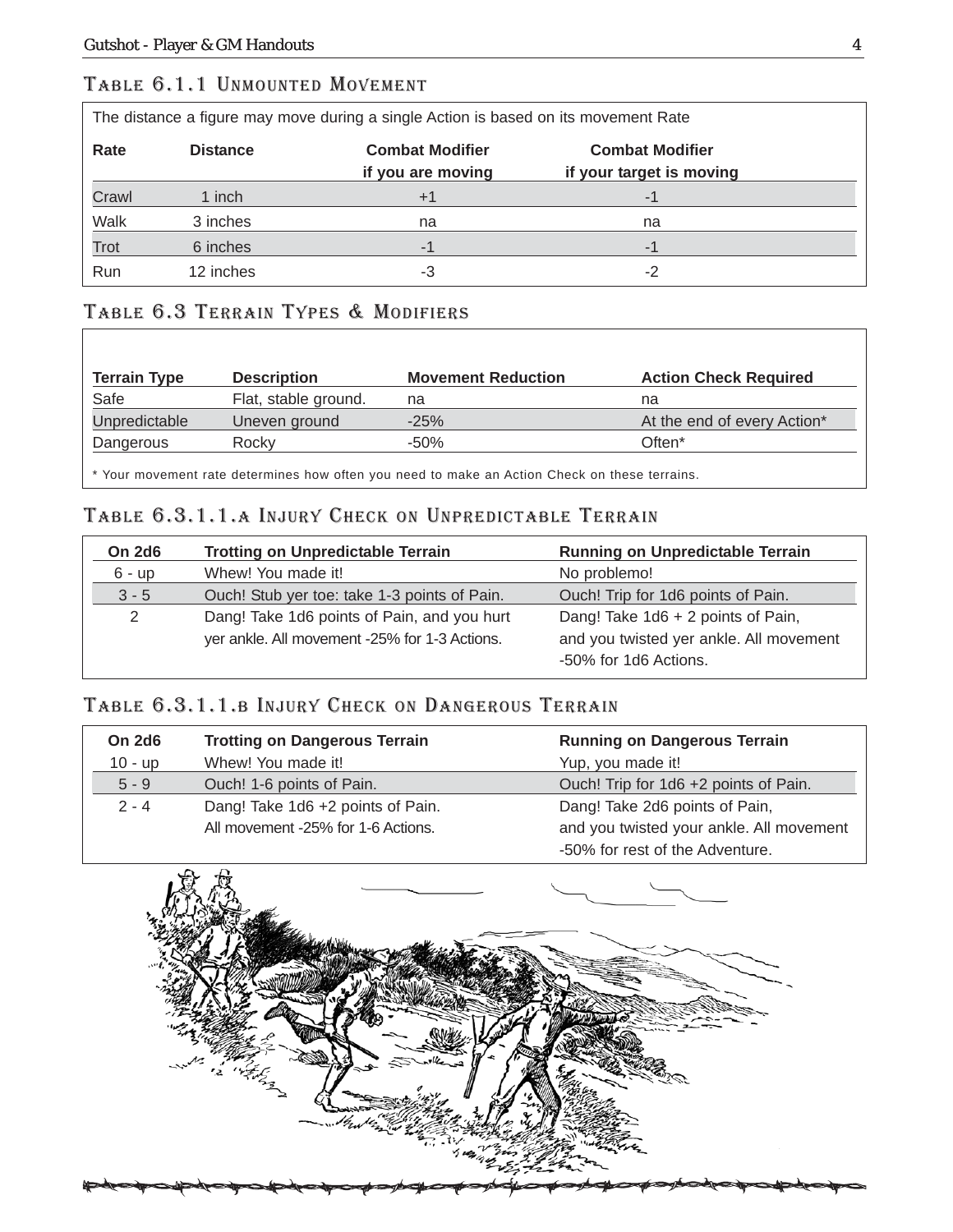#### TABLE 6.4 MOVEMENT MODIFIERS

| <b>Obstacle</b>                                                                                                               | <b>Movement Penalty</b><br>(in inches) | <b>Chance of</b><br><b>Injury</b> | <b>Pain Received</b><br>if you fail |
|-------------------------------------------------------------------------------------------------------------------------------|----------------------------------------|-----------------------------------|-------------------------------------|
| Brush, hopping over it                                                                                                        | $-1"$                                  |                                   |                                     |
| Door, opening (closed but not locked)                                                                                         | $-1"$                                  |                                   |                                     |
| Door, kicking open                                                                                                            | $-3"$                                  | <b>Make Action Check</b>          | 1-3 points                          |
| Fence, hopping over it                                                                                                        | $-1"$                                  |                                   |                                     |
| Fence Gate, opening it                                                                                                        | $-2"$                                  |                                   |                                     |
| Fence Gate, opening & closing it                                                                                              | $-3"$                                  |                                   |                                     |
| Water Trough (or other small obstacle),                                                                                       |                                        |                                   |                                     |
| hopping over it                                                                                                               | $-1"$                                  |                                   |                                     |
| Window, opening (closed but not locked)                                                                                       | $-2"$                                  |                                   |                                     |
| Window, crashing through                                                                                                      | $-3"$                                  | Make Action Check                 | 1-3 points                          |
| Sneaking or moving quietly                                                                                                    | $-50%$                                 |                                   |                                     |
| Unpredictable Terrain                                                                                                         | $-33%$                                 | See 6.3.1.1.a                     |                                     |
| Dangerous Terrain                                                                                                             | $-50%$                                 | See 6.3.1.1.b                     |                                     |
| Modifiers are cumulative and will combine with injury-based modifiers (see Section 12 and 6.3). Apply injury modifiers first. |                                        |                                   |                                     |

#### TABLE 6.5.1.1 WEAPON WEIGHTS

| Weapon<br>Weight | Weapon                                    |
|------------------|-------------------------------------------|
| 0.00             | Small (Bottle, Sap, Brass Knuckles, etc.) |
| 0.25             | Bowie Knife                               |
| 0.50             | Derringer (w/3 reloads)                   |
| 0.50             | Saber, Club                               |
| 1.00             | Pistol (w/2 reloads)                      |
| 1.50             | Sawed-off Shotgun (w/3 reloads)           |
| 2.00             | Rifle (& 1 reload)                        |
| 2.00             | Shotgun (w/3 reloads)                     |
|                  |                                           |
|                  |                                           |
|                  |                                           |

#### TABLE 6.5.1.2 OTHER ITEM WEIGHTS

| Weapon |                                             |
|--------|---------------------------------------------|
| Weight | <b>Item</b>                                 |
| 2.00   | Small bale of hay                           |
| 2.50   | Sack of greenbacks                          |
| 3.00   | Very small sack of gold                     |
| 3.00   | Sack of oats                                |
| 4.00   | Large bale of hay                           |
| 5.00   | Large sack of gold                          |
| 5.00   | Wagon (on working wheels, not damaged)      |
| 8.00   | Unconscious/dead Person                     |
| 12.00  | Wagon (w/broken wheel, or stuck in the mud) |
| 16.00  | Loaded Chuck Wagon (on working              |
|        | wheels, not damaged)                        |
| 20.00  | Unconscious/dead Horse                      |
| 22.00  | Loaded Chuck Wagon (w/broken wheel,         |
|        | or stuck in the mud)                        |

#### TABLE 6.5.1.3 ENCUMBRANCE PENALTIES

| <b>Encumbrance</b> | <b>Weapon Weight</b>                                                                                                                                                               | <b>Attack</b> | <b>Movement</b> |
|--------------------|------------------------------------------------------------------------------------------------------------------------------------------------------------------------------------|---------------|-----------------|
| Level              | Limit                                                                                                                                                                              | Penalty*      | Penalty**       |
| Normal             | $0 - 4.25$                                                                                                                                                                         | n/a           | n/a             |
| Encumbered         | $4.26 - 6.50$                                                                                                                                                                      | n/a           | $-25%$          |
| Loaded             | $6.51 - 9.00$                                                                                                                                                                      | - 1           | $-33%$          |
| Overloaded         | $9.01 - 12.00$                                                                                                                                                                     | $-2$          | $-50%$          |
| Bust a gut         | $12.01 - 15.00$                                                                                                                                                                    | - 3           | - 75%           |
| Rupture something  | $15.01 - 18.00$                                                                                                                                                                    | $-4$          | $-90%$          |
| Impossible         | $18.01 - up$                                                                                                                                                                       | - 8           | Can't move it!  |
|                    | $\star$ $\bullet$ $\bullet$ . The contract of the contract of $\bullet$ and contract of $\bullet$ and $\bullet$ is a contract of $\bullet$ in $\bullet$ is a contract of $\bullet$ |               |                 |

Cumulative with all other Attack Modifiers, including wounds.

\*\* Cumulative with all other Movement Modifiers, including wounds & terrain.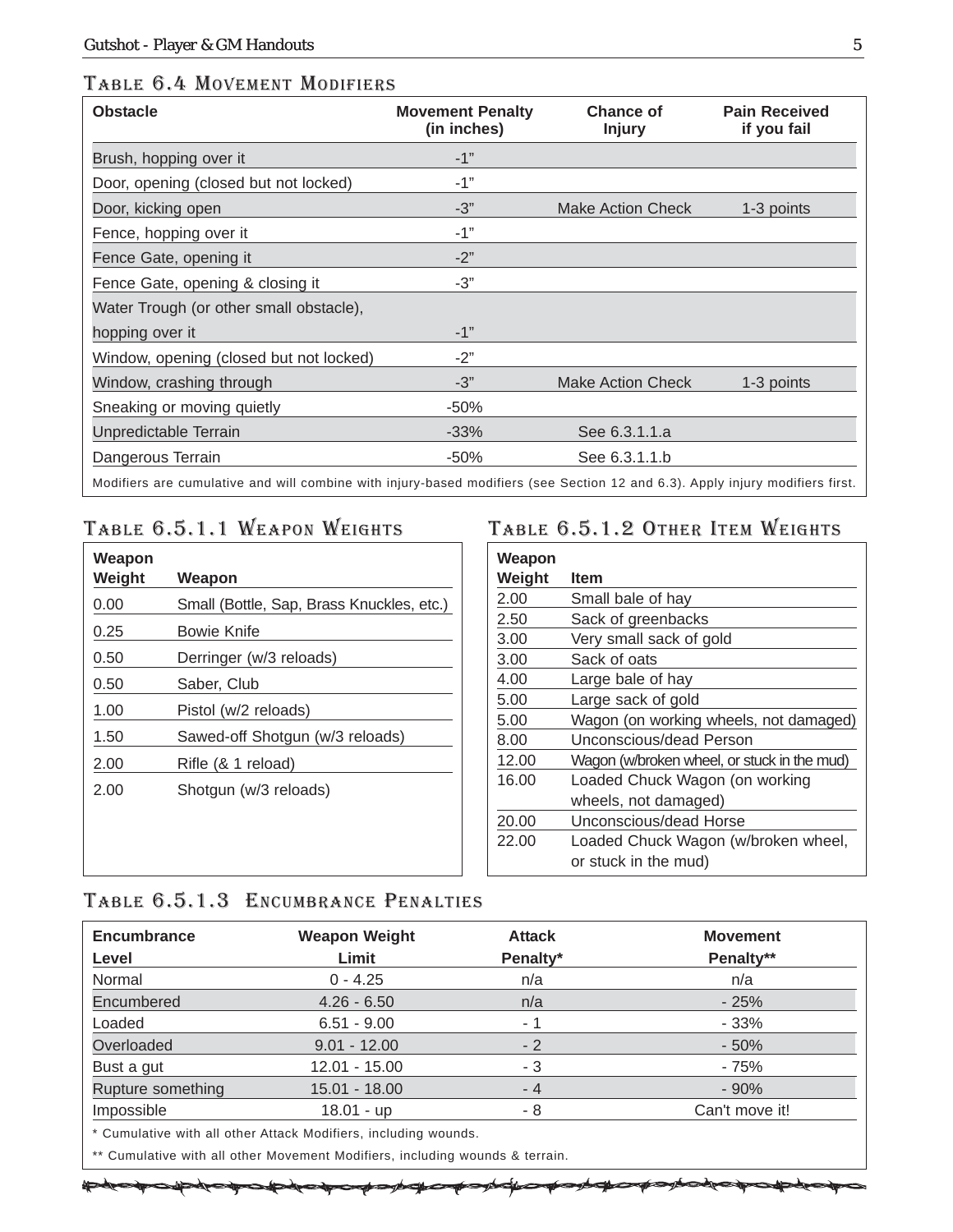| <b>Specialty Name</b>  | <b>Description</b>                                                                                                                                                                                      |
|------------------------|---------------------------------------------------------------------------------------------------------------------------------------------------------------------------------------------------------|
| <b>Brawler</b>         | You gain a +1 Attack Bonus and inflict an additional +2 Pain points per successful attack in                                                                                                            |
|                        | hand-to-hand or melee combat (chairs, fists, bottles, etc). Bonus applies only when you inflict                                                                                                         |
|                        | Pain; if Pain becomes Damage, you stop getting the bonus. Add +1 to 1d6 roll when you try to                                                                                                            |
|                        | Stun someone (see 11.1.1).                                                                                                                                                                              |
| <b>Dodge</b>           | This may only be used in Hand-to-hand combat (see Section 11) or to avoid area attacks                                                                                                                  |
|                        | like an avalanche. When someone scores a successful attack on you, roll 2d6. If your roll                                                                                                               |
|                        | is higher than the roll that hit you, you have dodged the attack and no Pain or Damage is                                                                                                               |
|                        | inflicted on you. If you roll Snake-eyes, however, they inflict double Pain or Damage on you                                                                                                            |
|                        | and you are Stunned for 1-3 Actions (see 11.1.1).                                                                                                                                                       |
| <b>Fanning the Gun</b> | You can "fan" a pistol, emptying multiple cartridges in the process. See "fanning" rules in                                                                                                             |
|                        | 10.8.8.                                                                                                                                                                                                 |
| Hard-to-hit            | Everyone takes -1 when trying to shoot or attack you (applies to firearms, fists, and melee                                                                                                             |
| Quick-Draw:            | weapons).                                                                                                                                                                                               |
|                        | You can draw one weapon type as a Free Task: you never take a penalty for a Wild Shot with that<br>particular weapon type. You must pick that weapon type when you first create the Character. If       |
|                        | you also have the Two-Gun Shootist Specialty, this applies to both hands. Finally, you add +2 to                                                                                                        |
|                        |                                                                                                                                                                                                         |
|                        | all rolls if you are in a Showdown (see 10.8.9). Only one-handed weapons work with this                                                                                                                 |
|                        | Specialty: derringer, dagger, knife, pistol, saber, sap, sword, or whip. You may not use this spe-<br>cialty with these weapons: Gatling Gun, Rifle, or any Shotgun (no matter how it's been modified). |
| <b>Riding Shotgun</b>  | You are trained to protect the driver and passengers of a vehicle. While riding on a buggy,                                                                                                             |
|                        | wagon, stagecoach, or train, you ignore the -1 penalty that everyone else has in this situa-                                                                                                            |
|                        | tion and you add +2 to your Attack rolls. Despite the name, you may apply this bonus to any                                                                                                             |
|                        | firearm (pistol, rifle, Derringer, etc.).                                                                                                                                                               |
| Sure-Shot:             | Pick one weapon type (derringer, pistol, rifle, shotgun, sap, saber, throwing knife, etc.). You                                                                                                         |
|                        | gain a +1 accuracy bonus when using that type of weapon. May only be taken once per                                                                                                                     |
|                        | weapon (you may not take it twice for a +2 bonus). You may, however, take it once for a pis-                                                                                                            |
|                        | tol and again for a rifle.                                                                                                                                                                              |
|                        | Two-Gun Shootist Using both hands, you may fire two pistols each Action without penalty. If taken with Sure-Shot,                                                                                       |
|                        | the +1 bonus applies to each weapon; make each attack and Damage roll separately. If your                                                                                                               |
|                        | first shot is Snake-eyes, you do not get a second shot. Also, combined with Horsemanship, you                                                                                                           |
|                        | may hold the reins of your horse in your teeth and fire both weapons.                                                                                                                                   |

#### TABLE 9.3.1 DAMAGE & ACCURACY SPECIALTIES



#### Here's some advice to help From one GM to another...

yuh get yer games set up and running smoothly.

#### Starting Weapons & Ammo

When creating a band of desperados, we suggest that you give each one a Bowie Knife and any two weapons of their choice (when in doubt, roll  $1d6$ ):<br> $1-4$  Pistol & rifle

- $1-4$  Pistol & rifle<br>5 Pistol & shot
- 5 Pistol & shotgun<br>6 Pistol & sawed of
- Pistol & sawed off shotgun

Use some common sense, though. If someone has the Two-Gun Shootist Specialty, then

he should have two pistols. Each fella should also have the following extra ammo available (stored in pockets, gun belts, etc.):

bullets

**bullets** 

| Pistol:    | 18 bullets |
|------------|------------|
| Rifle:     | 15 bullets |
| Shotgun:   | 10 shells  |
| Derringer: | 6 bullets  |

#### Horsing Around

We call it the "Standard Horse" for a reason. Most folks have 'em. We recommend using the other mounts sparingly. Standard Horses may go from standing still to a Trot instantly, but the horse must Trot for one full Action before it may gallop. When moving that fast, a

horse takes 6 inches to skid to a stop. Additionally, unless a Character has the Horsemanship Specialty, mounting or dismounting a horse, wagon, or mule is a Full Task -- that is, he cannot move or attack during that Action (see 4.1.5.3).

#### Quick Hits

- **Most Characters get 3 Actions per Turn**
- ٠ Cover is based on visibility, not the hardness of the cover (see 10.8.3)
- ×. When you miss your target, everyone within 1 inch is at risk of being hit. Starting with the nearest person, roll 1d6. If you roll a 6, that person is hit (see 10.8.1)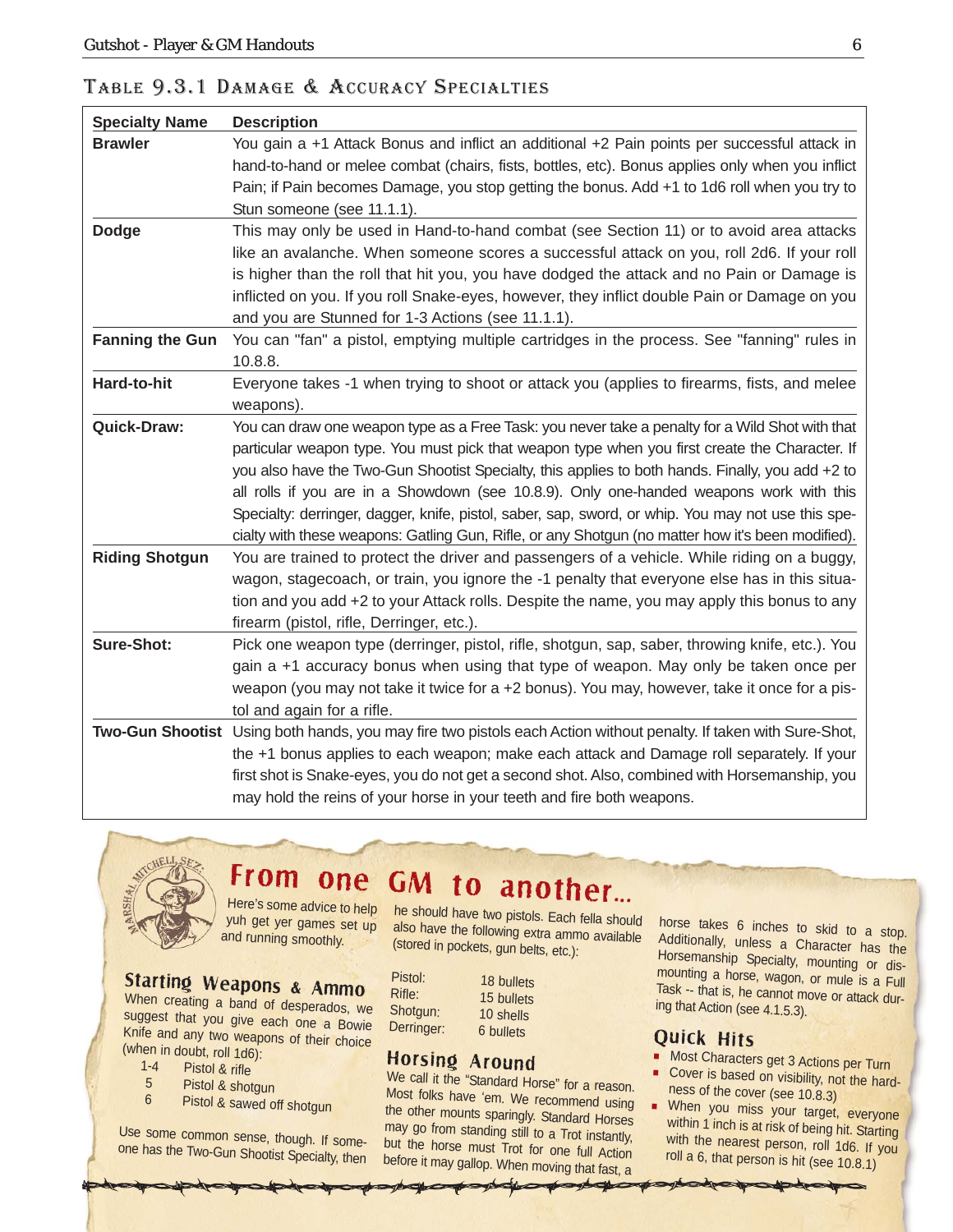حكم

⋙

</u>

#### TABLE 9.3.2 OTHER SPECIALTIES

| <b>Specialty Name</b> | <b>Description</b>                                                                                                                                                                                                                                                                                                                                                                                                                                                                                                                                                                                                                                                                                                                                                                                     |
|-----------------------|--------------------------------------------------------------------------------------------------------------------------------------------------------------------------------------------------------------------------------------------------------------------------------------------------------------------------------------------------------------------------------------------------------------------------------------------------------------------------------------------------------------------------------------------------------------------------------------------------------------------------------------------------------------------------------------------------------------------------------------------------------------------------------------------------------|
|                       | Armed-to-the-Teeth You're a walking arsenal because you can carry more weapons than most people. You can<br>carry up to 6.50 Weapon Weights and not suffer movement or attack penalties. Above that<br>amount, normal penalties apply (see 10.7.2.4). You must have a TN of 8 or better to take<br>this Specialty.                                                                                                                                                                                                                                                                                                                                                                                                                                                                                     |
| Contemplative         | Upon drawing your Action Slip from the hat, you can choose to "hold" that Action and use it later<br>during the Turn. Other people have their Actions normally, and when it seems more advanta-<br>geous, you can choose to use that "held" Action. You can only hold one at a time, if you draw<br>a second while one is in hand, the first one is immediately lost, preventing you from having two<br>Actions in a row. Unused Actions cannot be taken into the next Turn (see 4.2).                                                                                                                                                                                                                                                                                                                 |
| Horsemanship          | You were born in the saddle and can do everything better on horseback. Get +1 to Attacks<br>when firing from a horse (other movement penalties still apply). You may mount/dismount<br>as a Free Task (meaning you can mount and start moving in the same Action). You also get<br>+2 to all rolls where you attempt to control or manage horses (like riding up alongside a run-<br>away stagecoach, grabbing the reins and bringing it to a halt). This bonus is also imparted<br>to any checks that your horse makes, including Gallop Checks (see 7.1.3). Finally, by hold-<br>ing the reins in your teeth and steering your mount with your knees, you may use two-hand-<br>ed weapons, such as a rifle, shotgun, or even two pistols (if you have the Two-Gun Shootist<br>Specialty, of course). |
| Lucky                 | Lady Luck just seems to like you. Once per Turn, you may re-roll any dice roll that you<br>made (Attack, Action Check, Boxcars result, Damage, Gallop Checks, Pain, Snake-eyes<br>result, etc.) that you don't like and then pick the better of the two.                                                                                                                                                                                                                                                                                                                                                                                                                                                                                                                                               |
| Quick-Load            | You may reload 3 bullets into a pistol or rifle as a Fast Task, meaning you may move as you<br>reload your weapon (see 4.1.5.2). This also doubles the number of bullets you can reload<br>as a Full Task (see 4.1.5.3). In one Action you may fully reload a pistol or put 6 bullets into<br>a rifle as a Full Task.                                                                                                                                                                                                                                                                                                                                                                                                                                                                                  |
| <b>Reliable</b>       | The Character does not roll on the Snake-Eyes Table when he rolls a pair of ones. The shot<br>misses, the Action fails, but nothing else bad happens. Fortunately, you do get to roll on the<br>Boxcars table when you roll a 12.                                                                                                                                                                                                                                                                                                                                                                                                                                                                                                                                                                      |
| <b>Reputation</b>     | Affects morale by modifying attack rolls for others (not for yourself): -1 for foes, +1 for com-<br>rades, neutrals are unaffected. Area of effect: line of sight or 48 inches. If the Character with<br>Reputation is knocked out, captured, killed, surrenders, or retreats, the tide of battle is<br>turned and all attack rolls are modified: $+2$ for foes, $-2$ for comrades for the rest of the<br>Adventure (see 9.3.2.1). You must have a TN of 6 or better to take this Specialty.                                                                                                                                                                                                                                                                                                           |
| <b>Speedy</b>         | You are faster than most people. Add 2 inches to each Movement rate. You can Crawl 3<br>inches, Walk 5 inches, Trot 8 inches, and Run 14 inches. If your movement rate is<br>decreased due to injury or encumbrance, round down to the nearest half-inch.                                                                                                                                                                                                                                                                                                                                                                                                                                                                                                                                              |
| <b>Spontaneous</b>    | Put another Action-slip in hat; you get four Actions per Turn. Not available to Custom 1<br>Character Type during Character Creation. May be purchased later with Victory Points.                                                                                                                                                                                                                                                                                                                                                                                                                                                                                                                                                                                                                      |
| <b>Tough-as-Nails</b> | Take -1 from each die of Damage or Pain that you receive from all gunshots, wounds, or<br>other injuries. With this Specialty it is possible to take zero Damage or Pain from an attack:<br>a gunshot that does one point does not hurt you $(1 - 1 = 0)$ . Also, if you are stunned (see<br>11.1.1), take -1 from the number of Actions you would be affected (again, $1 - 1 = 0$ , so it is<br>possible to completely negate a stunning attack). Finally, add +2 to all "Knocking on<br>Heaven's Door" rolls (see 12.4).                                                                                                                                                                                                                                                                             |
| <b>True Grit</b>      | Once per Adventure, may ignore all Damage from one single attack or injury (both blasts<br>from a double-barreled shotgun and multiple shots from "Fanning the Gun" count as one<br>attack, but simultaneous attacks from a Two-Gun Shootist count as two attacks). You can<br>also, miraculously, survive any fall or explosion.                                                                                                                                                                                                                                                                                                                                                                                                                                                                      |

≇

কা∕

₩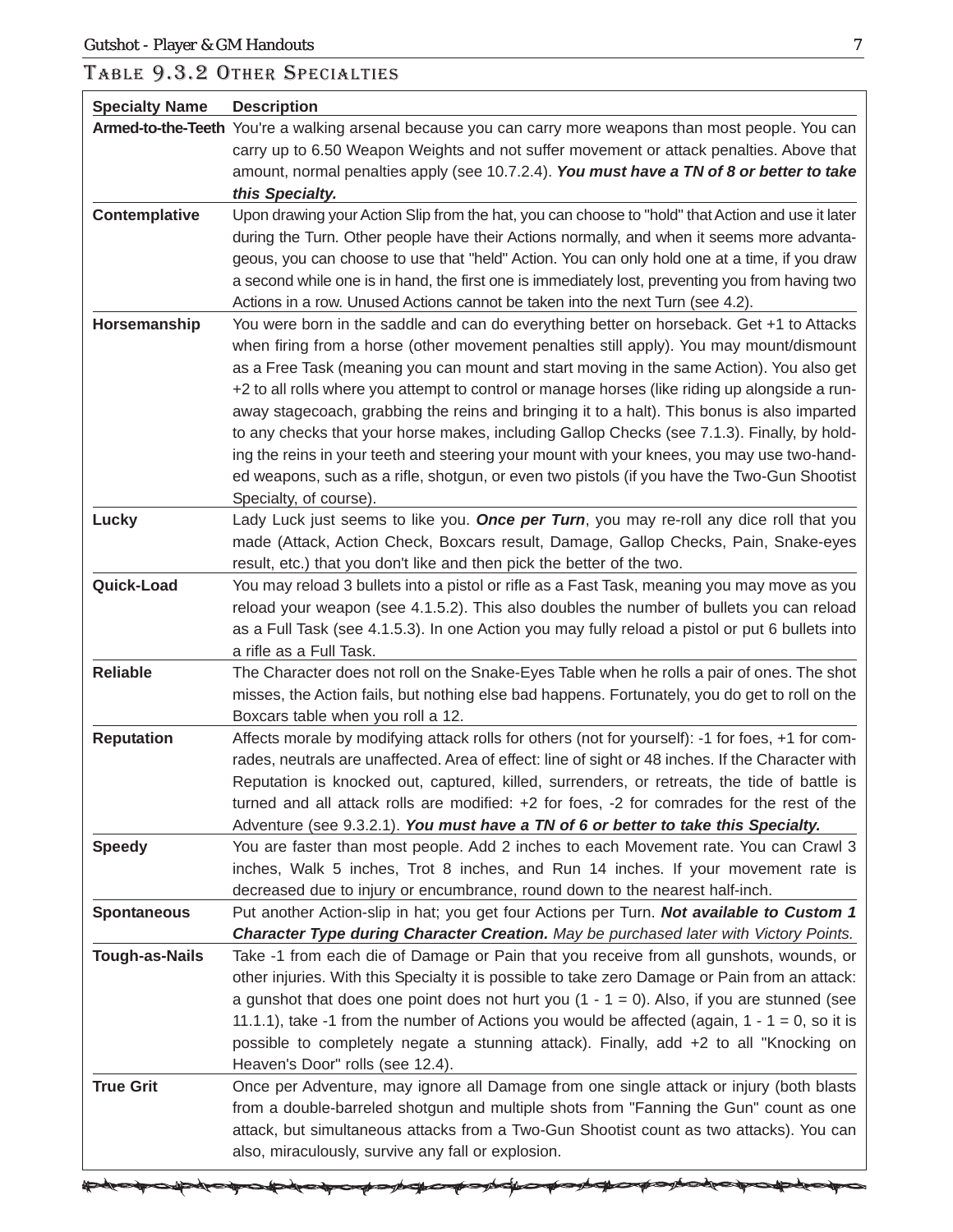#### TABLE 10.9 COMBAT MODIFIERS

| <b>Modifier:</b>                                                  | If the shooter is:                               |  |  |  |
|-------------------------------------------------------------------|--------------------------------------------------|--|--|--|
| $+1$                                                              | Crawling/Prone                                   |  |  |  |
| -1                                                                | Trotting                                         |  |  |  |
| $-2$                                                              | Running                                          |  |  |  |
| -1                                                                | Shooting at Crawling Target                      |  |  |  |
| -1                                                                | Shooting at Trotting Target                      |  |  |  |
| $-2$                                                              | Shooting at Running Target                       |  |  |  |
| -3                                                                | Shooting at fully covered Target                 |  |  |  |
| -1                                                                | Shooting at Partially Covered target (about 50%) |  |  |  |
| $+2$                                                              | Shooting at a Target climbing a tree, wall,      |  |  |  |
|                                                                   | building, cliff, etc.                            |  |  |  |
| -1                                                                | Wild Shot                                        |  |  |  |
| $+2$                                                              | Aimed Shot (per Action spent aiming, up to 3     |  |  |  |
|                                                                   | Actions see 10.8.4)                              |  |  |  |
| +4                                                                | Surprise Back Shot (see 10.7.5.1)                |  |  |  |
| -5                                                                | Blind Shot (total darkness, mine shafts, etc.)   |  |  |  |
| <b>SPECIAL</b>                                                    | Fanning the Gun (see 10.8.8 for details)         |  |  |  |
| All modifiers are Cumulative with shooter's health, weapon range, |                                                  |  |  |  |
|                                                                   | and movement.                                    |  |  |  |

**DOCC** HEY, DEAD-EYE!

RSHA<sub>I</sub>

We've seen plenty of fellas meet an ill end because he didn't keep this stuff in mind during a shootout:

- You cannot draw and fire a rifle or shotgun in the same Action.
- If you have a Readied Weapon in your hand, you may take a Retaliation Shot.
- You may only retaliate if the person purposefully targeted you, which means you cannot retaliate if you were hit by a miss or by Cover Fire.
- Damage and movement make it harder for you to hit - keep track of these during the game.
- You may move then shoot, or shoot then move.
- Damage is only applied at the end of the Action.
- Not only does Snake-eyes count as an instant failure, but it also ends the Action.
- Boxcars is an automatic success, and it does not end the Action.

**HEROCO DE HISTORIA AND STATE OF STATE OF STATE OF STATE OF STATE OF STATE** 

#### TABLE 10.7.2.2 WEAPON RANGES & DAMAGE MODIFIERS

|                                                                                             | Damage          | <b>Point</b> |              |           |            |            | Ammo     |
|---------------------------------------------------------------------------------------------|-----------------|--------------|--------------|-----------|------------|------------|----------|
|                                                                                             | <b>Base</b>     | <b>Blank</b> | <b>Close</b> | Med.      | Lona       | Far        | Capacity |
| DERRINGER, Remington Double (per barrel - holds two shots, both may be fired at once)       |                 |              |              |           |            |            |          |
| Range Modifiers:                                                                            |                 | $+1$         | 0            | $-1$      | $-2$       | na         |          |
| Range in inches:                                                                            |                 | $0 - 1"$     | $1 - 2"$     | $2 - 3"$  | $3 - 4"$   | na         |          |
| Damage:                                                                                     | $1 - 3$         | $+1$         | $\Omega$     | $-1$      | $-2$       | na         | 1 or 2   |
| PISTOL, Colt Army 1873                                                                      |                 |              |              |           |            |            |          |
| Range Modifiers:                                                                            |                 | $+3$         | $+1$         | 0         | $-1$       | $-3$       |          |
| Range in inches:                                                                            |                 | $0 - 1"$     | $1 - 3"$     | $3 - 6"$  | $6 - 9"$   | $9 - 13"$  |          |
| Damage:                                                                                     | 1 <sub>d6</sub> | $+2$         | $+1$         | $+1$      | $+1$       | $\Omega$   | 6        |
| RIFLE, Winchester Yellowboy 1866                                                            |                 |              |              |           |            |            |          |
| Range Modifiers:                                                                            |                 | $\Omega$     | $+1$         | $+2$      | $\Omega$   | $-1$       |          |
| Range in inches:                                                                            |                 | $0 - 1"$     | $1 - 6"$     | $6 - 12"$ | $12 - 18"$ | $18 - 25"$ |          |
| Damage:                                                                                     | 1 <sub>d6</sub> | $+3$         | $+3$         | $+2$      | 0          | -1         | 15       |
| SHOTGUN, Remington 1874 (per barrel - holds two shots, both may be fired as one attack)     |                 |              |              |           |            |            |          |
| Range Modifiers:                                                                            |                 | $+3$         | $+2$         | $+1$      | $-1$       | $-3$       |          |
| Range in inches:                                                                            |                 | $0 - 1"$     | $1 - 2"$     | $2 - 4"$  | $4 - 6"$   | $6 - 10"$  |          |
| Scatter Area in inches                                                                      |                 | O''          | O''          | 1"        | 1.5"       | 2"         |          |
| Damage:                                                                                     | 1d6             | $+3$         | $+2$         | $+1$      | $-1$       | $-3$       | 1 or 2   |
| SAWED-OFF SHOTGUN, Remington 1874 (per barrel - holds two shots, both may be fired at once) |                 |              |              |           |            |            |          |
| Range Modifiers:                                                                            |                 | $+4$         | $+3$         | 0         | $-3$       | -4         |          |
| Range in inches:                                                                            |                 | $0 - 1"$     | $1 - 2"$     | $2 - 3"$  | $3 - 4"$   | $4 - 5"$   |          |
| Scatter Area in inches:                                                                     |                 | O''          | 1"           | 1.5"      | 2"         | 3"         |          |
| Damage:                                                                                     | $2-7$ (1d6+1)   | $+4$         | $+3$         | 0         | $-2$       | $-4$       | 1 or 2   |

**Shotgun Damage:** Shotguns are special. They do lots of damage. To compensate for this, a shotgun can only hold two shots at a time. When you successfully hit with a shotgun or sawed-off shotgun, roll 1d6 per barrel and consult this chart to determine just how much hurtin' you inflicted. Shotguns also scatter their ammo over a small area: all figures within this area take half Damage from the attack.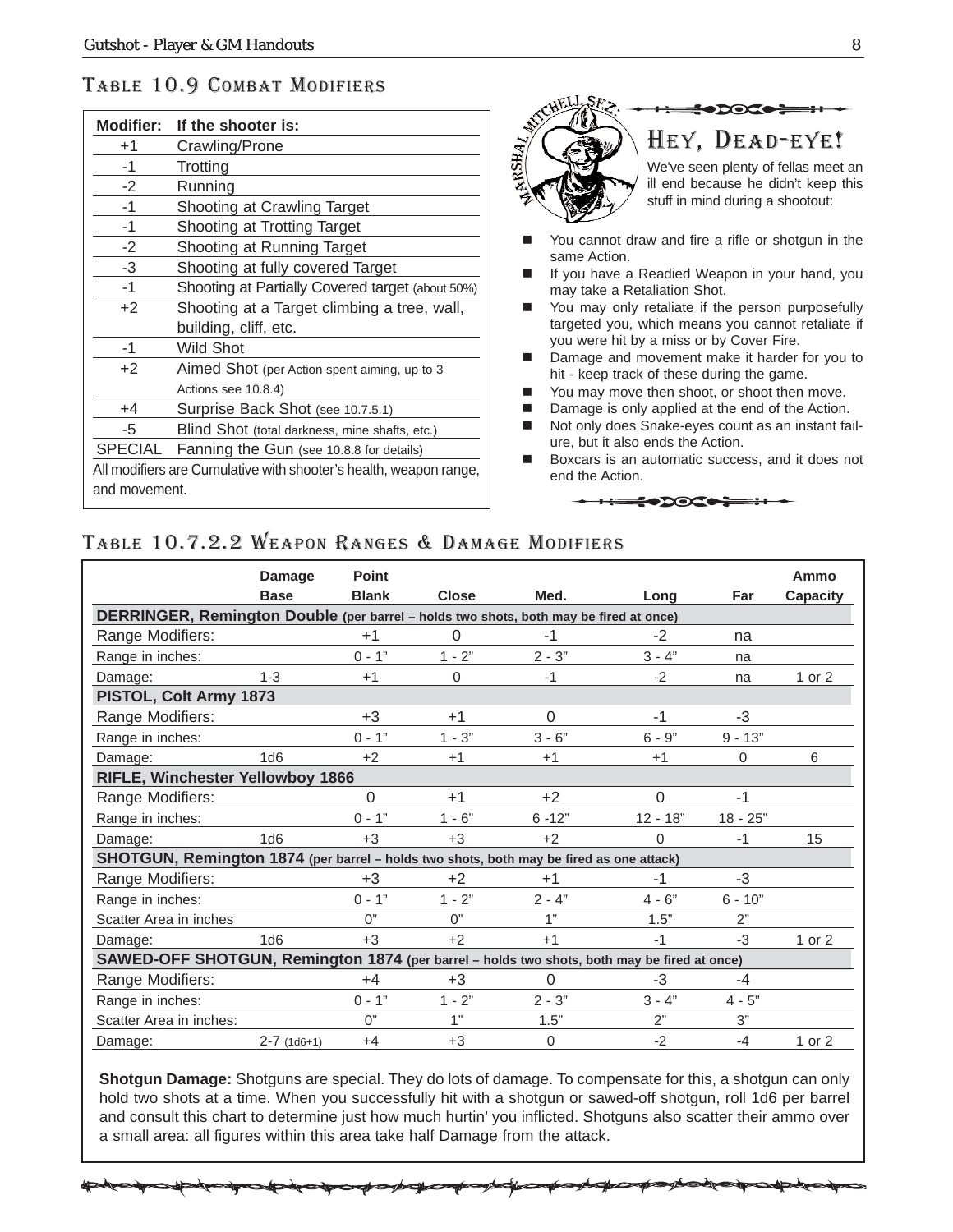#### TABLE 10.2 SNAKE-EYES: FIREARMS

| Roll 2d6 Result |                                                                                                                                                                                                        |  |  |
|-----------------|--------------------------------------------------------------------------------------------------------------------------------------------------------------------------------------------------------|--|--|
| 2               | Dang! Roll twice on this table: ignore 2 and 12. Note: If you roll two Gun Jams, it applies to two dif-<br>ferent weapons you are carrying (if you're not carrying two guns, then ignore second roll). |  |  |
| 3               | <b>Gun blows up in hand:</b> roll Damage and apply to self at Point-Blank range. Gun is now useless and<br>cannot be repaired.                                                                         |  |  |
| 4               | Shoot self in foot: cannot run for rest of Adventure; the fastest you can move is at a Trot. Roll<br>Damage and apply to self at Point-Blank range.                                                    |  |  |
| 5               | Twisted ankle: cannot Run or Trot this Turn: you may only Walk or Crawl. You will recover at the start<br>of the next Turn.                                                                            |  |  |
| $6 - 9$         | <b>GUN JAMS! Roll 1d6 to repair</b>                                                                                                                                                                    |  |  |
|                 | Weapon breaks – cannot be used for rest of Adventure!                                                                                                                                                  |  |  |
|                 | Weapon still Damaged: next Action roll 1d6 again on this sub-table to attempt clearing it.<br>2                                                                                                        |  |  |
|                 | Weapon cleared but Damaged: every time you shoot, you take 1 point of Damage from the<br>3-5                                                                                                           |  |  |
|                 | discharge.                                                                                                                                                                                             |  |  |
|                 | Weapon cleared and may be fired normally on next Action.<br>6                                                                                                                                          |  |  |
| 10              | Misfire/Flub: cannot fire weapon for the rest of this Turn, or you fail what you were attempting. You                                                                                                  |  |  |
|                 | may fire weapon in the next Turn.                                                                                                                                                                      |  |  |
| 11              | Bad Bullet/Fail Action: Cannot fire in this Action, or you fail what you were attempting. You may fire                                                                                                 |  |  |
|                 | in your next Action.                                                                                                                                                                                   |  |  |
| 12 <sup>2</sup> | Startled/Lost Nerve: Whew! You got lucky! You freeze (don't fire/or you fail your Action), but nothing<br>else bad happens.                                                                            |  |  |



#### TABLE 11.4.1 SNAKE-EYES: MELEE & OTHER WEAPONS

| Roll 2d6 | Result                                                   |
|----------|----------------------------------------------------------|
| 2        | <b>Dang!</b> Roll twice on this table: ignore 2 and 12.  |
| 3        | Huh? You are confused and lose your next                 |
|          | Action.                                                  |
| 4        | <b>Ouch!</b> Inflict full Damage or Pain on self +1 (use |
|          | Point-Blank range, if applicable)                        |
| $5 - 7$  | Clumsy! Smash foot/stub toe, cannot run for 1d6          |
|          | Actions; the fastest you can move during this time       |
|          | is at a Trot. Roll Damage or Pain and apply to self      |
|          | (use Point-Blank range, if applicable).                  |
| $8 - 10$ | Lose Weapon: It falls and rolls away (or ya              |
|          | accidentally kicked it out of reach). It will take       |
|          | one Action to recover it (you cannot attack with         |
|          | it during your next Action).                             |
| 11       | Drop Weapon: It falls harmlessly from your               |
|          | hand. You may retrieve it on your next Action,           |
|          | but your next attack will be a Wild Shot.                |
| 12       | Startled/Lost Nerve: Whew! You got lucky!                |
|          | You freeze (lose this Action), but nothing else          |
|          | bad happens.                                             |

#### TABLE 10.3 BOXCARS: FIREARMS

| Roll 2d6                                                                                                   | Result                                                         |  |  |
|------------------------------------------------------------------------------------------------------------|----------------------------------------------------------------|--|--|
| 2                                                                                                          | +1 Damage                                                      |  |  |
| $3 - 5$                                                                                                    | +2 Damage                                                      |  |  |
| $6 - 9$                                                                                                    | Roll an extra die of Damage<br>(no range modifiers apply).     |  |  |
| 10                                                                                                         | Roll two extra dice of Damage<br>(no range modifiers apply).   |  |  |
| 11                                                                                                         | Roll three extra dice of Damage<br>(no range modifiers apply). |  |  |
| 12                                                                                                         | Roll on this table two more times,<br>ignoring results of 12.  |  |  |
| Note: Characters with the Reliable Specialty do get to roll on<br>this table! They only ignore Snake-Eyes. |                                                                |  |  |

#### TABLE 11.4.2 BOXCARS: MELEE & OTHER WEAPONS

| Roll 2d6      | Result                                                             |
|---------------|--------------------------------------------------------------------|
| $\mathcal{P}$ | +1 Damage or Pain                                                  |
| $3-6$         | +2 Damage or Pain                                                  |
| $7-9$         | +3 Damage or Pain                                                  |
| 10            | Roll an extra die of Damage or Pain                                |
|               | (no range modifiers apply).                                        |
| 11            | Roll two extra dice of Damage or Pain (no                          |
|               | range modifiers apply).                                            |
| 12            | Roll on this table two more times, ignoring                        |
|               | results of 12.                                                     |
|               | <b>Remember:</b> Knives, swords, and edged weapons inflict Damage, |
|               | whereas fists, stones, and other weapons inflict Pain.             |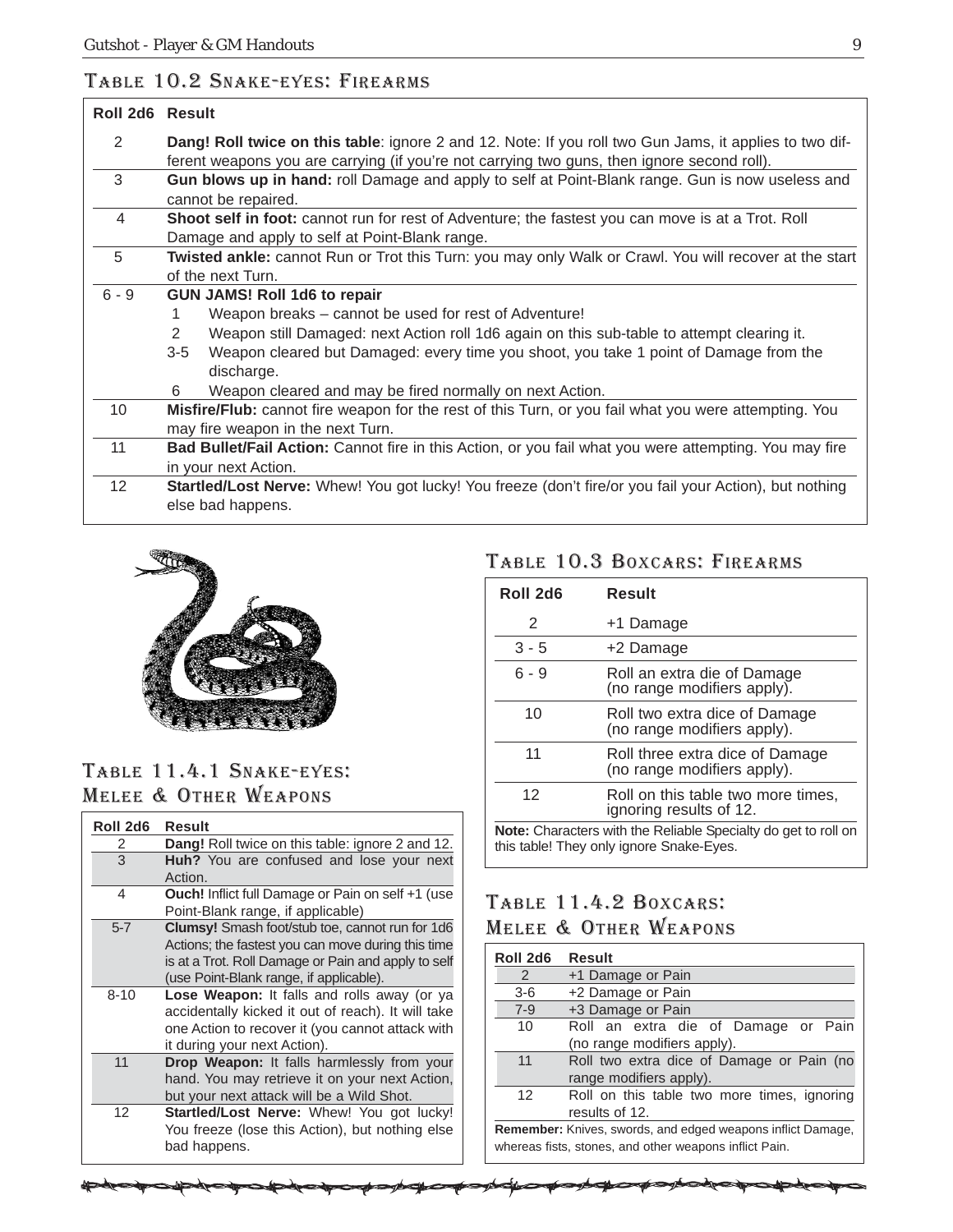#### TABLE 11.1 HAND-TO-HAND COMBAT

| <b>Attack Type</b>     | Target No. | Pain      | Defensive No.                                                                                                                                 |
|------------------------|------------|-----------|-----------------------------------------------------------------------------------------------------------------------------------------------|
| <b>Short Punch</b>     |            | $1d6 - 2$ |                                                                                                                                               |
| Long Punch             |            | 1d6       |                                                                                                                                               |
| <b>Kick</b>            |            | $1 - 3$   |                                                                                                                                               |
| <b>Backhand</b>        |            |           |                                                                                                                                               |
| Smash, (Knee or Elbow) |            |           |                                                                                                                                               |
| Slam <sup>*</sup>      | R *        |           | ና *                                                                                                                                           |
|                        |            |           | * Roll 1d6: If you roll a 6, the person you attacked is Stunned for 1-3 Actions (see 11.1.1). Characters with the Brawler Specialty add +1 to |

this roll. Characters with the Tough-as-nails Specialty take -1 to the number of Actions they are stunned (see below, and 9.3.2.1).

#### TABLE 11.2 MELEE WEAPONS

| Weapon                       | Target No. | <b>Damage</b>   | Armed Def. No. | Unarmed Def. No. |
|------------------------------|------------|-----------------|----------------|------------------|
| Dagger, (Arkansas Toothpick) |            | 1 <sub>d6</sub> |                |                  |
| Knife, Bowie                 |            | $1d6 + 1$       |                |                  |
| Knife, Butcher               |            | $1d6 - 2$       |                |                  |
| Saber                        |            | $1d6 + 2$       |                |                  |
| Sword (requires two hands)   |            | $1d6 + 3$       |                |                  |

#### TABLE 11.3 IMPROVISED & OTHER WEAPONS

| <b>Attack Type</b>                                                                                                                                                                                                                                                                 | Target No. | Pain      | Defensive No. |  |
|------------------------------------------------------------------------------------------------------------------------------------------------------------------------------------------------------------------------------------------------------------------------------------|------------|-----------|---------------|--|
| Bottle (vase, lamp, etc.)**                                                                                                                                                                                                                                                        |            | $1 - 3**$ |               |  |
| Brass Knuckles*                                                                                                                                                                                                                                                                    |            | $1d6+2^*$ |               |  |
| Chair                                                                                                                                                                                                                                                                              |            | $1 - 3$   |               |  |
| Club (includes rifle butt, table leg etc.)                                                                                                                                                                                                                                         |            | 1d6       |               |  |
| Farm Tool (rake, hoe, etc.)                                                                                                                                                                                                                                                        |            | $1d6 - 2$ |               |  |
| Frying Pan                                                                                                                                                                                                                                                                         |            | $1 - 3**$ |               |  |
| Rock***                                                                                                                                                                                                                                                                            |            | $1 - 3$   |               |  |
| Sap (add $+1$ to stun roll) $*$                                                                                                                                                                                                                                                    |            | $1 - 3^*$ |               |  |
| * Roll 1d6+1: If you roll a 6, the person you attacked is Stunned and is unable to act in his next Action (he loses his next Action, and<br>does not get any Free Tasks). Even if a Stunned Character is punched and takes additional Pain, this does not increase the duration of |            |           |               |  |

being Stunned. Note: Characters with the Brawler Specialty get to add an additional +1 to the Stun Check (for a total of +2). \*\* This also has the potential to stun the target; women get a +2 to their attack rolls with this weapon, and all men are at -2 to defend. \*\*\*When used to deliver a crushing blow. See below for thrown rocks.

#### TABLE 11.5 THROWN WEAPONS

|                                                     | <b>Damage</b><br><b>Base</b> | <b>Point</b><br><b>Blank</b> | <b>Close</b> | Med.     | Long     | Far      | Ammo<br>Capacity |
|-----------------------------------------------------|------------------------------|------------------------------|--------------|----------|----------|----------|------------------|
| <b>BOTTLES</b>                                      |                              |                              |              |          |          |          |                  |
| Range Modifier                                      |                              | $+1$                         | $+1$         | 0        | -1       | na       |                  |
| Range in inches:                                    |                              | $0 - 1"$                     | $1 - 2"$     | $2 - 3"$ | $3 - 4"$ | na       |                  |
| Damage:                                             | 1 pt                         | $+2$                         | $+1$         | ۰        | ۰        | na       |                  |
| <b>ROCKS</b>                                        |                              |                              |              |          |          |          |                  |
| Range Modifier                                      |                              | $+2$                         | $+1$         | 0        | ∩        | $-1$     |                  |
| Range in inches:                                    |                              | $0 - 1"$                     | $1 - 2"$     | $2 - 3"$ | $3 - 4"$ | $4 - 5"$ |                  |
| Damage:                                             | 1 pt                         | $+2$                         | $+1$         | $+1$     | ۰        | na       | $1 - 3^*$        |
| <b>KNIVES</b>                                       |                              |                              |              |          |          |          |                  |
| Range Modifier                                      |                              | $+2$                         | $+1$         | $\Omega$ | $-1$     | $-1$     |                  |
| Range in inches:                                    |                              | $0 - 1"$                     | $1 - 2"$     | $2 - 4"$ | $4 - 6"$ | $7 - 8"$ |                  |
| Damage:                                             | 1-3                          | $+2$                         | $+1$         | $+1$     | ۰        | ٠        | $1 - 2^*$        |
| * You may throw this many if you have them at hand. |                              |                              |              |          |          |          |                  |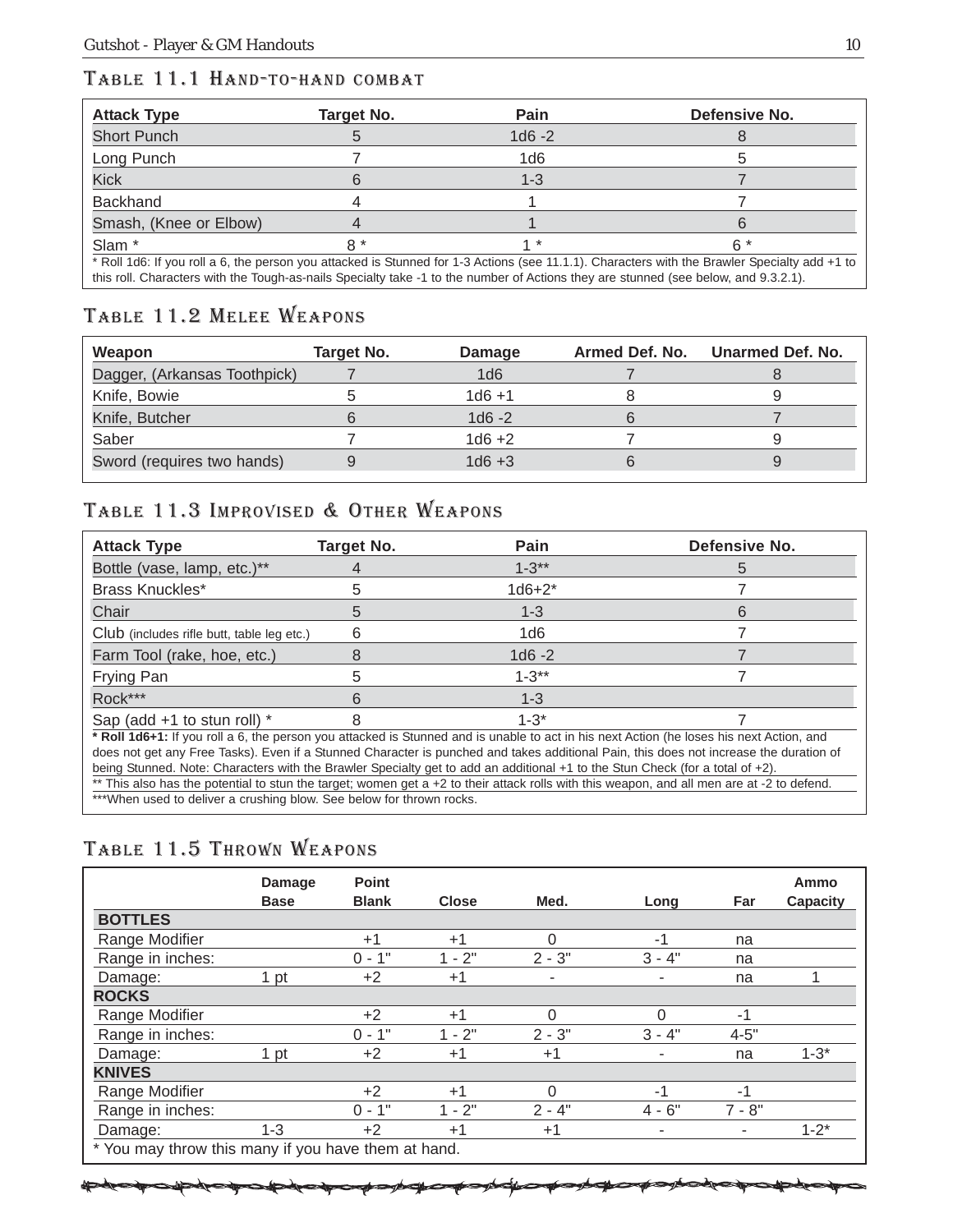#### TABLE 13.3.1 NPC MORALE MODIFIERS TABLE 13.3.2 NPC MORALE

| Mod.                                   | <b>Description</b>                             |  |  |
|----------------------------------------|------------------------------------------------|--|--|
| $+1$                                   | NPCs outnumber opponents 2-to-1                |  |  |
| $+2$                                   | NPCs outnumber opponents 3-to-1                |  |  |
| $+3$                                   | NPCs outnumber opponents 3-to-1                |  |  |
| $+1$                                   | NPCs kill a member of opposing group           |  |  |
| $+2$                                   | NPCs are drunk or "liquored up"                |  |  |
| $+2$                                   | NPCs kill or capture opposing leader           |  |  |
| $+5$                                   | NPCs kill a special character                  |  |  |
|                                        | (usually identified in the Victory Objectives) |  |  |
|                                        |                                                |  |  |
| $-1$                                   | NPC group member killed or captured            |  |  |
| $-1$                                   | NPCs are Outnumbered 2-to-1                    |  |  |
| $\frac{-2}{-3}$<br>$\frac{-3}{-5}$     | NPCs are Outnumbered 3-to-1                    |  |  |
|                                        | NPCs are Outnumbered more than 3-to-1          |  |  |
|                                        | <b>NPC Special Character Killed</b>            |  |  |
| $-5$                                   | NPCs Mission failed                            |  |  |
|                                        | (usually identified in the Victory Objectives) |  |  |
| These apply to individuals, not groups |                                                |  |  |
| -1                                     | Wounded, Moderate                              |  |  |
| -2                                     | Wounded, Severe                                |  |  |

# MODIFIERS BY CHARACTER TYPE

| <b>Modifier</b> | <b>NPC Type</b>                                                                                                    |
|-----------------|--------------------------------------------------------------------------------------------------------------------|
| +3              | <b>Bounty Hunter</b>                                                                                               |
| $-3$            | Eastern Tenderfoot                                                                                                 |
| $+2$            | Greenhorn                                                                                                          |
| na              | Gunslinger                                                                                                         |
| +2              | Marshal                                                                                                            |
| See note 1      | Sodbuster                                                                                                          |
| Na              | <b>Texas Ranger</b>                                                                                                |
| See note 2      | Thug                                                                                                               |
| Na              | Villain                                                                                                            |
| Note 1:         | NPC sodbusters do not have to make<br>morale checks if they are defending their<br>own homestead.                  |
| Note $2:$       | All NPC Thugs receive a -2 to morale<br>checks if their leader is killed, captured,<br>knocked out, or surrenders. |

#### TABLE 13.3.3 NPC MORALE CHECK RESULTS

| Roll 2d6        | <b>Result</b>                                                                                                                                                                                                                                                                                                                                                                                                                                                                                                      |
|-----------------|--------------------------------------------------------------------------------------------------------------------------------------------------------------------------------------------------------------------------------------------------------------------------------------------------------------------------------------------------------------------------------------------------------------------------------------------------------------------------------------------------------------------|
| 12 <sup>2</sup> | Boxcars! They'll Never Take Me Alive! One Extra Action in the beginning of the next Turn, to be<br>used before any slips are pulled out of the hat. Ignore Morale Checks for the rest of the game.<br>Negates negative modifiers from Snake-eyes.                                                                                                                                                                                                                                                                  |
| 11              | Man on a Mission! +2 for next Morale Check!                                                                                                                                                                                                                                                                                                                                                                                                                                                                        |
| 10              | I ain't scared of you! +1 for next Morale Check!                                                                                                                                                                                                                                                                                                                                                                                                                                                                   |
| $6 - 9$         | <b>Passed:</b> No negative or positive effects.                                                                                                                                                                                                                                                                                                                                                                                                                                                                    |
| 5               | <b>Shaken:</b> All Combat at -1 for the rest of this Turn.                                                                                                                                                                                                                                                                                                                                                                                                                                                         |
| 4               | Women and children first: Must flee and remain hidden for the rest of this Turn. (Trots or Runs<br>away to nearest cover). However, they will slow down to pick up wounded people, if possible. Will<br>recover in 1d6 Actions. All Combat at -1 for 1d6 Actions.                                                                                                                                                                                                                                                  |
| 3               | Every man for himself: Must leave area, (and any wounded buddies), to seek safety. Maintains<br>grip on their gun or weapons, though. Will recover in 1d6 Actions (must remain hidden with cover<br>until then; may not initiate combat, but may make Retaliation Shots). All Attack rolls at -1 for rest<br>of game. This is negated by the subsequent roll of 12 on a Morale Check.                                                                                                                              |
| 2               | Snake-eyes! Whimper & beg for mercy: Mob will break and flee at maximum movement rate away<br>from all players involved in Combat, or if unable to escape, will surrender and plead for mercy (do<br>whatever they are asked). They drop guns and weapons en route, ignoring fallen friends and family.<br>Will recover in 1d6 Actions. All Attack rolls at -2 for rest of game. This is negated by the subsequent<br>roll of 12 on a Morale Check (if the GM determines there is a need for an additional check). |

#### FOR ADDITIONAL RESOURCES, VISIT WWW.HAWGLEG.COM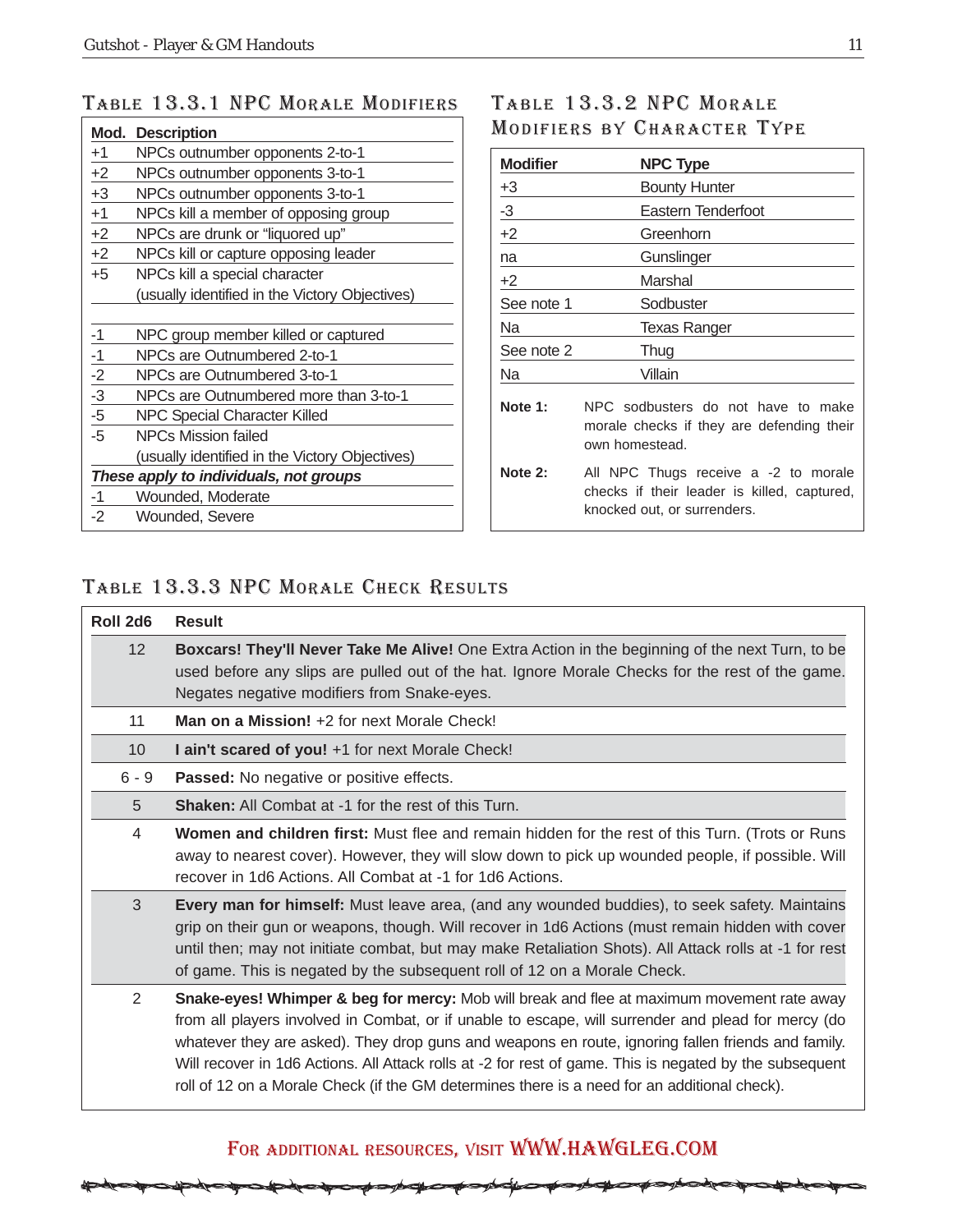# Index



#### A

| ACTION CHECKS (SEE ALSO TARGET NUMBERS) 42                        |  |
|-------------------------------------------------------------------|--|
| ACTION SLIPS $\dots \dots \dots \dots \dots \dots \dots 18, 20$   |  |
| AIMED SHOTS $\dots \dots \dots \dots \dots \dots \dots \dots 110$ |  |
|                                                                   |  |

#### B

| BOXCARS: FIREARMS 98               |
|------------------------------------|
| BOXCARS: MELEE & OTHER WEAPONS 122 |
|                                    |
|                                    |

#### C

| Character Names 87                                                         |
|----------------------------------------------------------------------------|
| CHARACTER SHEET. $\ldots \ldots \ldots \ldots \ldots \ldots 85$            |
| Anatomy of a Character Sheet  86                                           |
| CHARACTER TYPES 91                                                         |
|                                                                            |
|                                                                            |
|                                                                            |
| Custom Type-2 92                                                           |
| Custom Type-3 92                                                           |
| Deputy $\ldots \ldots \ldots \ldots \ldots \ldots \ldots \ldots \ldots 92$ |
|                                                                            |
| Greenhorn 92                                                               |
|                                                                            |
| Living Legend 94                                                           |
|                                                                            |
| Outlaw 93                                                                  |
|                                                                            |
| Random Characters91                                                        |
|                                                                            |
|                                                                            |
|                                                                            |
|                                                                            |
|                                                                            |
|                                                                            |
|                                                                            |
|                                                                            |
|                                                                            |
|                                                                            |
| COMBAT: FIREARMS $\ldots \ldots \ldots \ldots \ldots \ldots 95$            |
|                                                                            |
|                                                                            |
|                                                                            |
| COMBAT MODIFIERS  118                                                      |
| $\text{CONTEMPLATIVE} \dots \dots \dots \dots \dots \dots \dots 41$        |
| COVER, FULL & PARTIAL  109                                                 |
|                                                                            |

#### D

| DOORS, WINDOWS & OBSTACLES  55    |
|-----------------------------------|
| Kicking Doors & Busting Windows56 |
|                                   |

# E<sub>Q</sub>

| Boomtown prices 144            |
|--------------------------------|
|                                |
| Feed145                        |
| Food & Drink148                |
|                                |
| $L$ odging148                  |
|                                |
| Normal Prices 144              |
| Services & Fun148              |
|                                |
|                                |
|                                |
| Women's Clothing  147          |
|                                |
|                                |
| ENCUMBRANCE LIMIT (HORSES)  67 |
| EVENT SLIPS28                  |

#### F

| FACING (MINIATURES & DIRECTION) 37                                             |
|--------------------------------------------------------------------------------|
| ${\tt FALLING} \dots \dots \dots \dots \dots \dots \dots \dots \dots \dots 62$ |
| FANNING THE $G$ un $\,\ldots\, \ldots\, \ldots\, \ldots\, \ldots\, 116$        |
|                                                                                |
| Ammo and Reloading108                                                          |
| Damage Modifiers107                                                            |
|                                                                                |
|                                                                                |
|                                                                                |
| Shotgun, Sawed-Off  105                                                        |
|                                                                                |
| Shooting Through Walls 109                                                     |
| Weapon Ranges107                                                               |
| Food & Water $\ldots \ldots \ldots \ldots \ldots \ldots 138$                   |
|                                                                                |
|                                                                                |

#### G

#### H

| $H$ AND-TO-HAND COMBAT $\ldots \ldots \ldots \ldots 120$          |
|-------------------------------------------------------------------|
|                                                                   |
| Defender120                                                       |
|                                                                   |
| Snake-Eyes122                                                     |
|                                                                   |
| Weapons120                                                        |
| $HEALING$ 140                                                     |
| Doctor's Care 139                                                 |
| Knocking on Heaven's Door 139                                     |
|                                                                   |
|                                                                   |
|                                                                   |
| Encumbrance Limits 67                                             |
|                                                                   |
|                                                                   |
|                                                                   |
|                                                                   |
|                                                                   |
|                                                                   |
| Trampling $\ldots \ldots \ldots \ldots \ldots \ldots \ldots$ . 73 |
| Horse Movement Rates  66                                          |
| Gallop, Trot & Walk  66                                           |
|                                                                   |
| Horse Record Sheet  69                                            |
|                                                                   |
| Cavalry Horse  67                                                 |
|                                                                   |
| Horse (standard) 68                                               |
|                                                                   |
|                                                                   |
| Tennessee Walking Horse 69                                        |
|                                                                   |
| Mounted Movement Modifiers 76                                     |
|                                                                   |
|                                                                   |
|                                                                   |

#### I

| IMPROVISED & OTHER WEAPONS 121 |
|--------------------------------|
|                                |
|                                |
|                                |
|                                |
|                                |
|                                |
|                                |
|                                |
|                                |
|                                |
| Dangerous Terrain 58           |
|                                |
| Unpredictable Terrain 58       |
|                                |